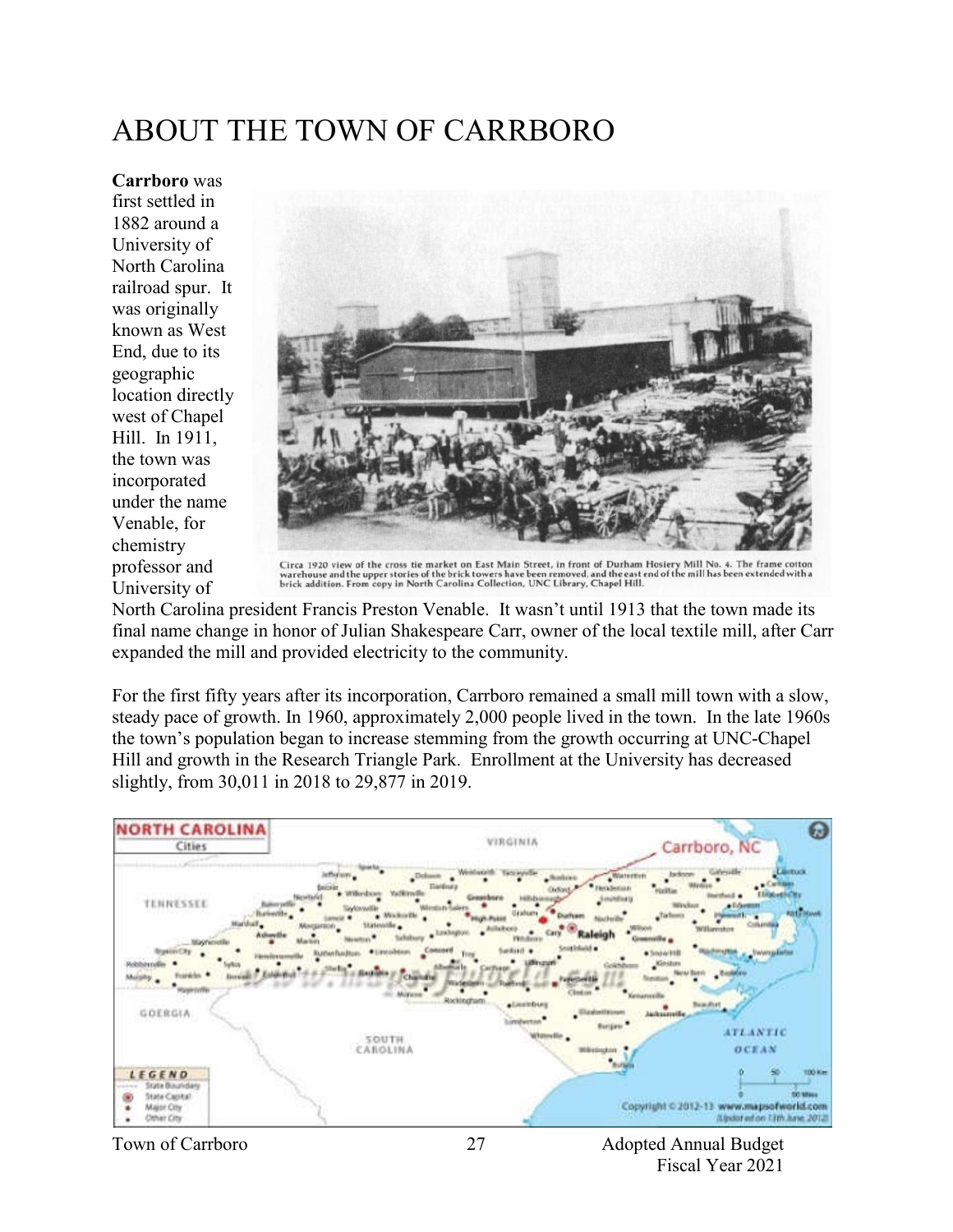The Town of Carrboro is a small local government entity overseen by a Mayor and six Council Members, and professionally managed by a Town Manager. The Town is located within Orange County in the north central portion of North Carolina. The area's topography is characterized by rolling hills. The Town is situated next to Chapel Hill, the University of North Carolina and is near the Research Triangle Park.

The American Community Survey (ACS) provides detailed information on population, housing occupancy and ownership, educational attainment, employment and travel. The ACS, a method of continuously collecting data on these characteristics by sampling three million households each year, has been underway since 2005. Aggregated estimates for the period 2013 to 2017 for smaller communities, including Carrboro, are used in this section. More frequent data collection is considered a viable method of providing more up-to-date information about the US population, particularly at the local community level.

## **Population**

Carrboro's population in 2018 was 21,314, an increase of 215 people from 2017 (approx. 1.0 percent increase). These residents constitute approximately 14.6 percent of the Orange County population.

## **Ethnic Composition**

The chart below shows the changes in ethnic composition since the 2010 Census. The Asian population had the greatest increase of 62.4%, and the American Indian and Alaska Native population had the greatest decrease of 67.7%.

| Race                              | 2010   | 2017   | % Change |
|-----------------------------------|--------|--------|----------|
| Other (2 or more races)           | 1,518  | 867    | $-42.9%$ |
| Asian                             | 1,225  | 1,990  | 62.4%    |
| American Indian and Alaska Native | 189    | 61     | $-67.7%$ |
| <b>Black or African American</b>  | 1,949  | 2,467  | 26.6%    |
| White                             | 10,217 | 13,838 | 35.4%    |
| Hispanic or Latino                | 2,485  | 1,876  | $-24.5%$ |

## **Age Composition**

The combined age groups of the years 20 to 54 makeup 58 percent of Carrboro's total population (highlighted section). The biggest increase took place in the 85 years and over group, with an increase of 46.6%. The largest age group in Carrboro continues to be the 25 to 34 age group, at 3,963 or 18.8 percent of the population. The greatest decrease was with the age group of Under 5 years, showing a decrease of 30.2%.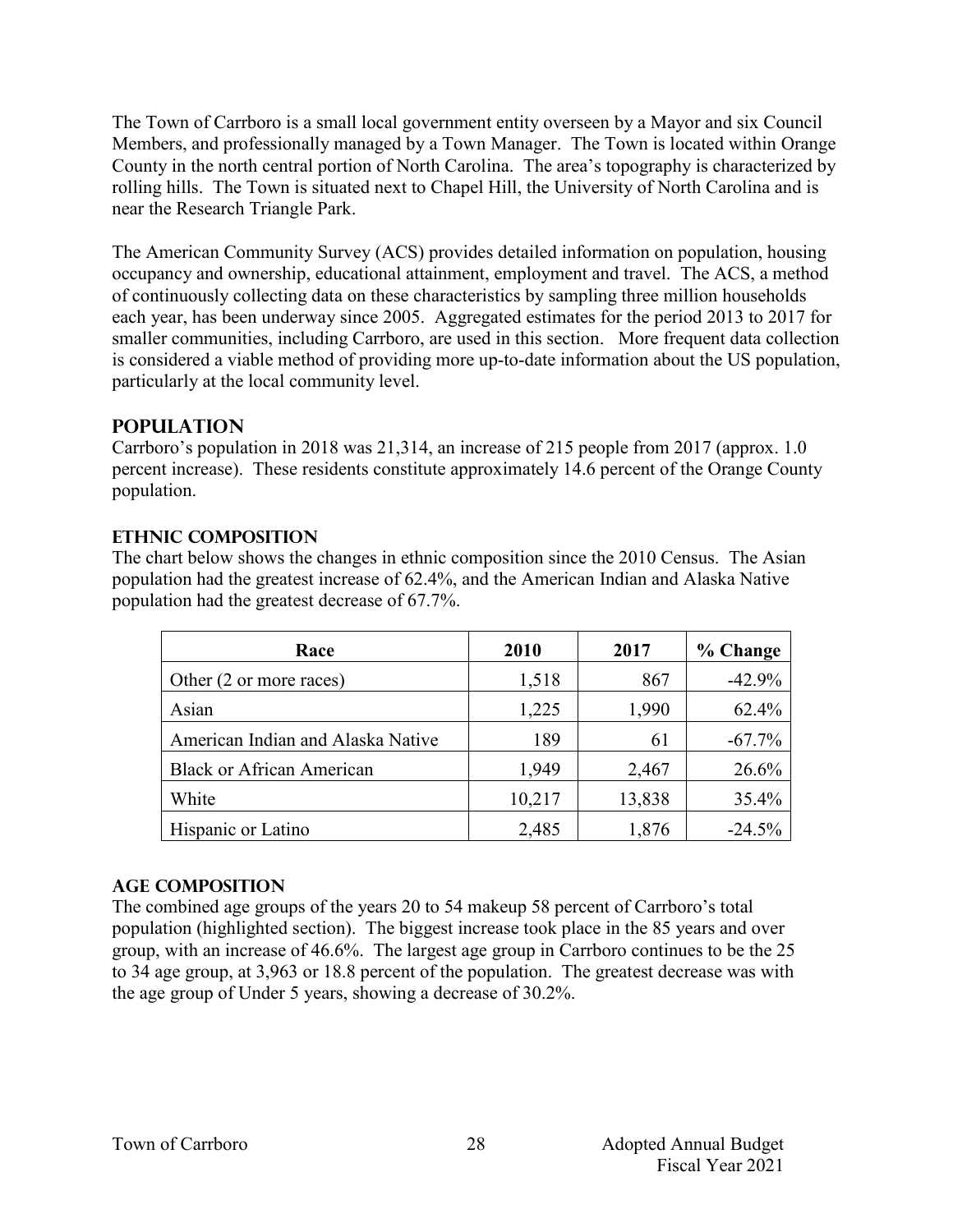| Age                                                                       | <b>Number</b> | $%$ of<br>Population | % Change<br>from Prior<br>Year |  |
|---------------------------------------------------------------------------|---------------|----------------------|--------------------------------|--|
| <b>Under 5 Years</b>                                                      | 790           | 3.8                  | $-30.2%$                       |  |
| 5 to 9 Years                                                              | 1,248         | 5.9                  | $-13.1%$                       |  |
| 10 to 14 Years                                                            | 1627          | 7.7                  | 6.5%                           |  |
| 15 to 19 Years                                                            | 1328          | 6.3                  | 30.2%                          |  |
| 20 to 24 Years                                                            | 2541          | 12.0                 | 9.3%                           |  |
| 25 to 34 Years                                                            | 3963          | 18.8                 | $-8.5%$                        |  |
| 35 to 44 Years                                                            | 2949          | 14.0                 | $-6.4%$                        |  |
| 45 to 54 Years                                                            | 2784          | 13.2                 | 1.9%                           |  |
| 55-59 Years                                                               | 1058          | 5.0                  | $-5.0\%$                       |  |
| 60 to 64 Years                                                            | 1060          | 5.0                  | 25.0%                          |  |
| 65 to 74 Years                                                            | 1016          | 4.8                  | 37.9%                          |  |
| 75 to 84 Years                                                            | 562           | 2.7                  | 42.6%                          |  |
| 85 Years and<br>Over                                                      | 173           | 0.8                  | 46.6%                          |  |
| Source: U. S. Census Bureau 2013-2017 American<br><b>Community Survey</b> |               |                      |                                |  |

## **Housing**

Carrboro continues to be mostly a community consisting of rental units as 56.5 percent of the housing stock is renter occupied. Owner occupied housing is 43.5 percent of occupied housing units. The total housing stock of 9,585 housing units had a vacancy rate of 6.2 percent. Of the total housing units, 49.5 percent are in single-unit structures, 49.8 percent are in multi-unit structures, and 0.7 percent is mobile homes. There have been 177 additional housing units built since 2010.

The median value of a housing unit in Carrboro in 2013-2017 was \$334,500, which is an 8.7 percent increase from \$307,600 in 2010.

## **Income**

The 2013-2017 median household income is \$56,573. Twenty-two percent of the households earn less than \$25,000 a year. Twenty-one percent of the households make between \$25,000 and \$50,000 a year, while fifty-seven percent of households make more than \$50,000 a year.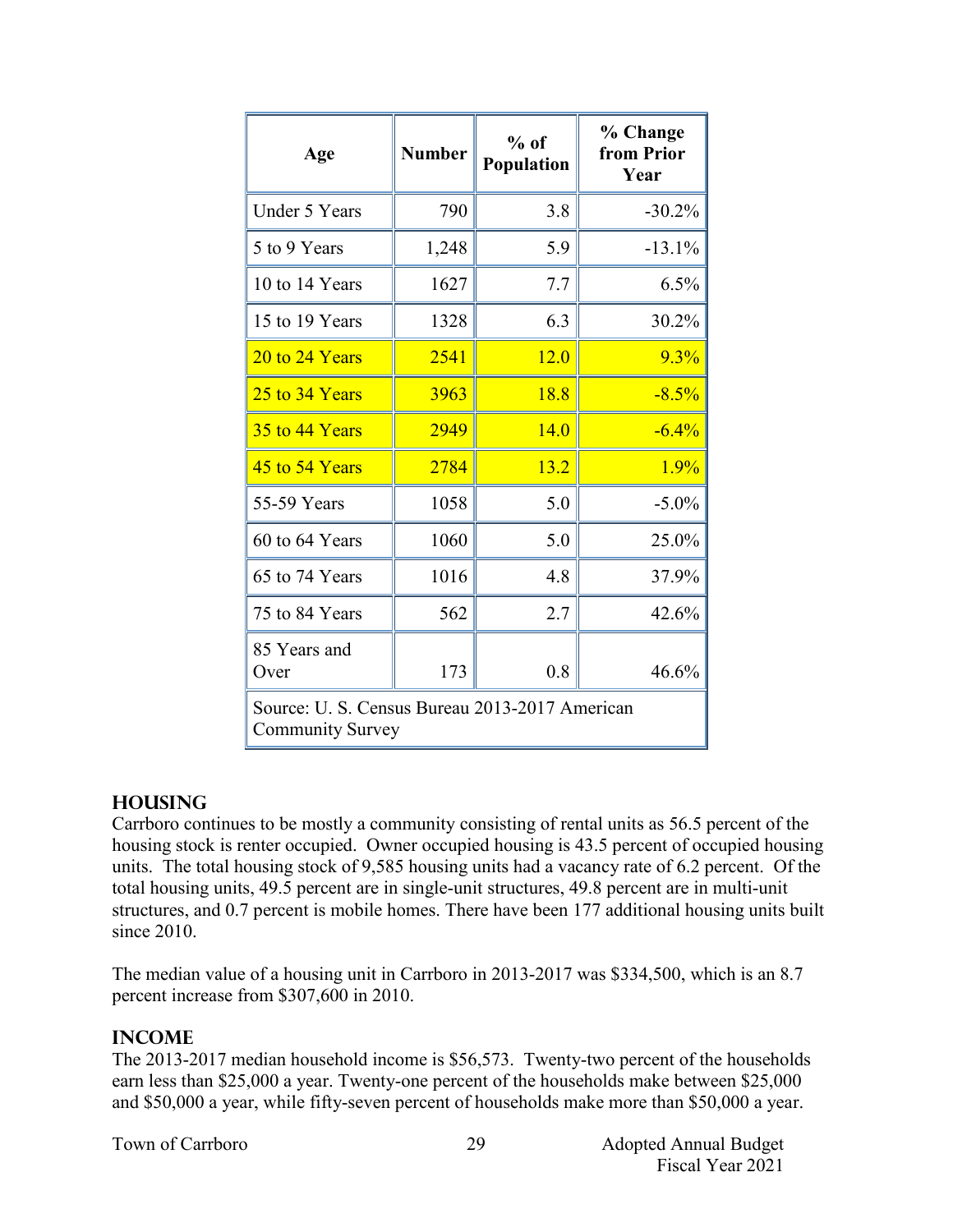## **Employment**

Employment levels in Carrboro reflect a slight decrease in the unemployment rate from 3.4% in 2018 to 2.9% in 2019, which is well below the state unemployment rate of 3.5%.



**Unemployment Rates for Carrboro**

Source: homefacts.com

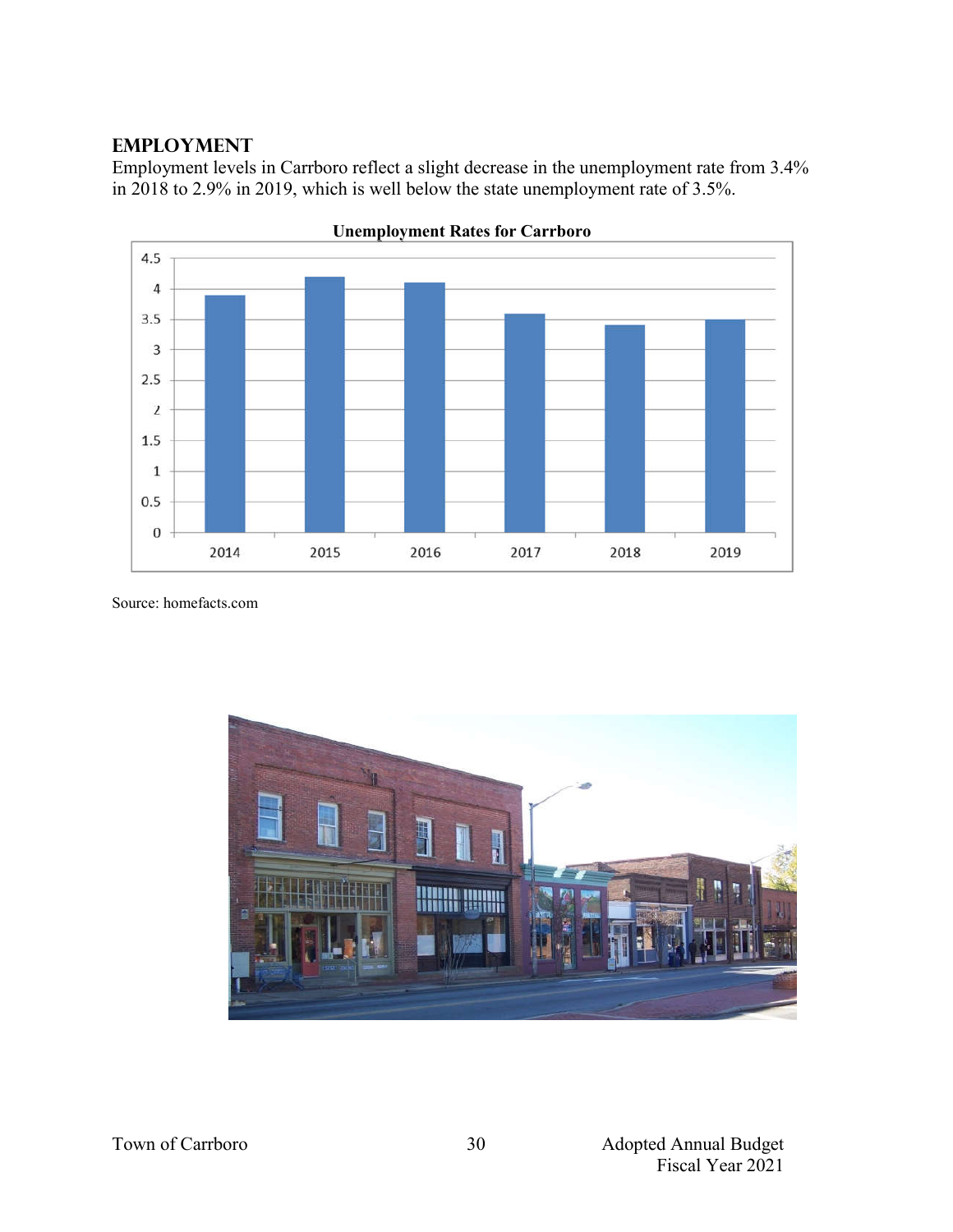

#### **Carrboro Employment by Industry Sector, 2017**

Source: American Community Survey

The major employers within Orange County in 2019 (those with 500 or more employees) reflect the dominance of the professional services sector.

|                                                    | # of             |
|----------------------------------------------------|------------------|
| <b>Employer</b>                                    | <b>Employees</b> |
| <b>UNC Health Care System</b>                      | 12,742           |
| <b>University of North Carolina at Chapel Hill</b> | 12,274           |
| <b>Chapel Hill-Carrboro City Schools</b>           | 1,776            |
| <b>Orange County Government</b>                    | 1,135            |
| <b>Orange County Schools</b>                       | 1,031            |
| <b>Town of Chapel Hill</b>                         | 949              |
| <b>UNC Physicians Network LLC</b>                  | 697              |
| <b>ABB</b> (formerly General Electric)             | 552              |

Source: Orange County Economic Development Commission, Employment Security Commission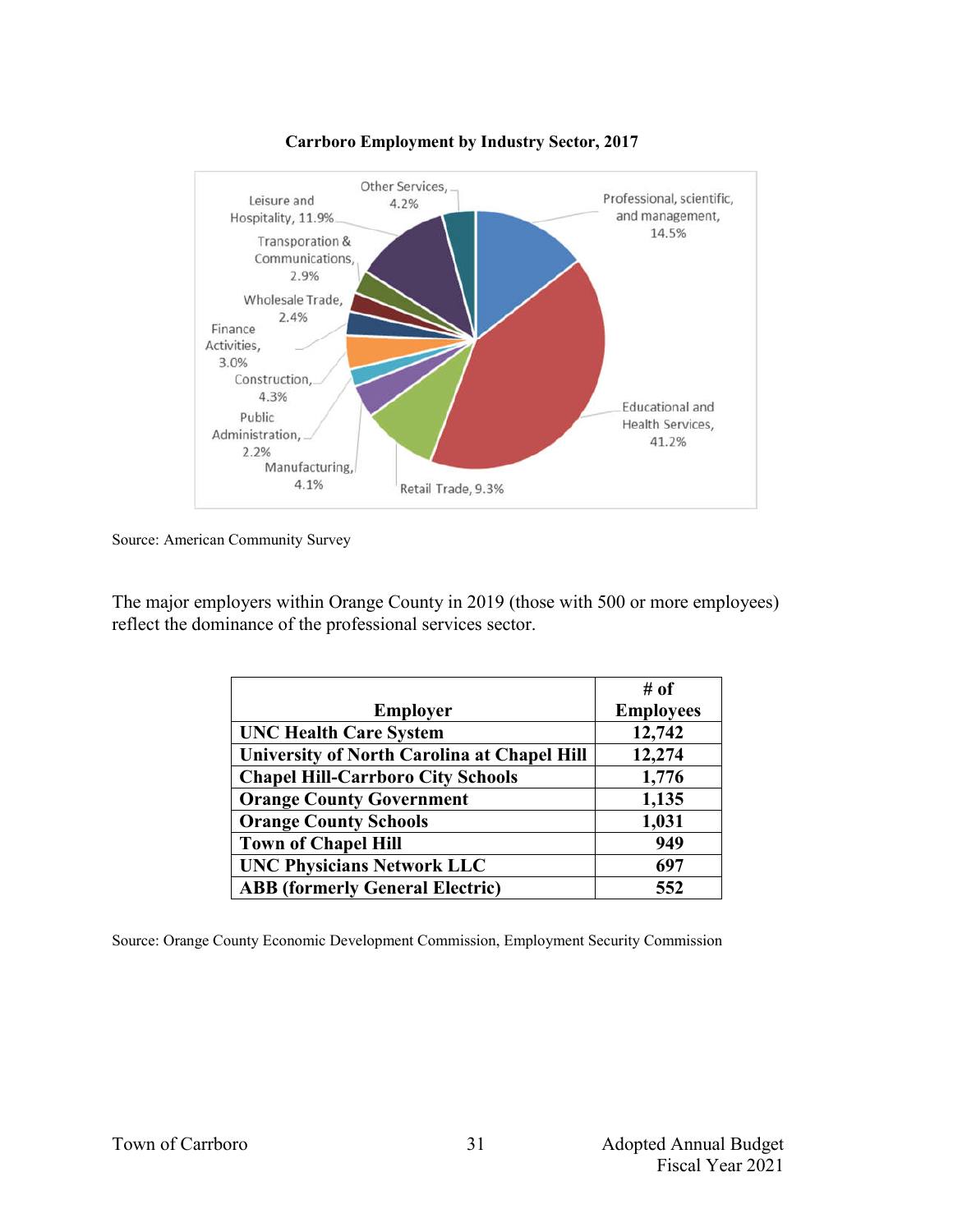# **Key Intergovernmental Relationships**

The Town of Carrboro has many relationships with surrounding communities, State, and regional organizations that affect the services provided to the community. A summary of these relationships follows:

## *State of North Carolina*

- Established the Town by granting a municipal charter
- Grants and imposes powers to the Town
- Constructs and maintains a road network within the Town limits
- Is the conduit for transportation improvement funds used to maintain roads
- Collects and distributes certain revenues to the Town (sales taxes, beer and wine taxes, etc.)

## *Triangle J Council of Governments (TJCOG)*

- Provides planning and other services to towns that are members of this voluntary organization that represents a region of municipal and county governments, including Carrboro
- Includes one delegate and one alternate to its board of delegates

## *City of Durham*

• Provides staff for the Durham/Chapel Hill/Carrboro Metropolitan Planning Organization (Transportation Advisory Committee)

## *Chatham County*

 Meets with town staff via Orange-Chatham Work Group on occasion to review development issues. Development at the border affects each community.

## *University of North Carolina*

- Has mutual aid agreement for police services and emergencies
- Involves town in planning for Carolina North
- Allows use of easement for Libba Cotten bikeway

## *Orange Water and Sewer Authority*

- Provides a mutual aid agreement for emergency response
- Extends water and sewer services in Carrboro zoning jurisdiction in accordance with policies of the Town Council
- Maintains fire hydrants used by the Carrboro Fire Department

## *Orange County*

- Provides mutual aid agreement for police services
- Provides recycling services to Carrboro
- Participates in Joint Planning Agreement
- Plans jointly with Town for use of Housing and Urban Development Funds (HUD) and receives local contribution from Town toward affordable housing initiatives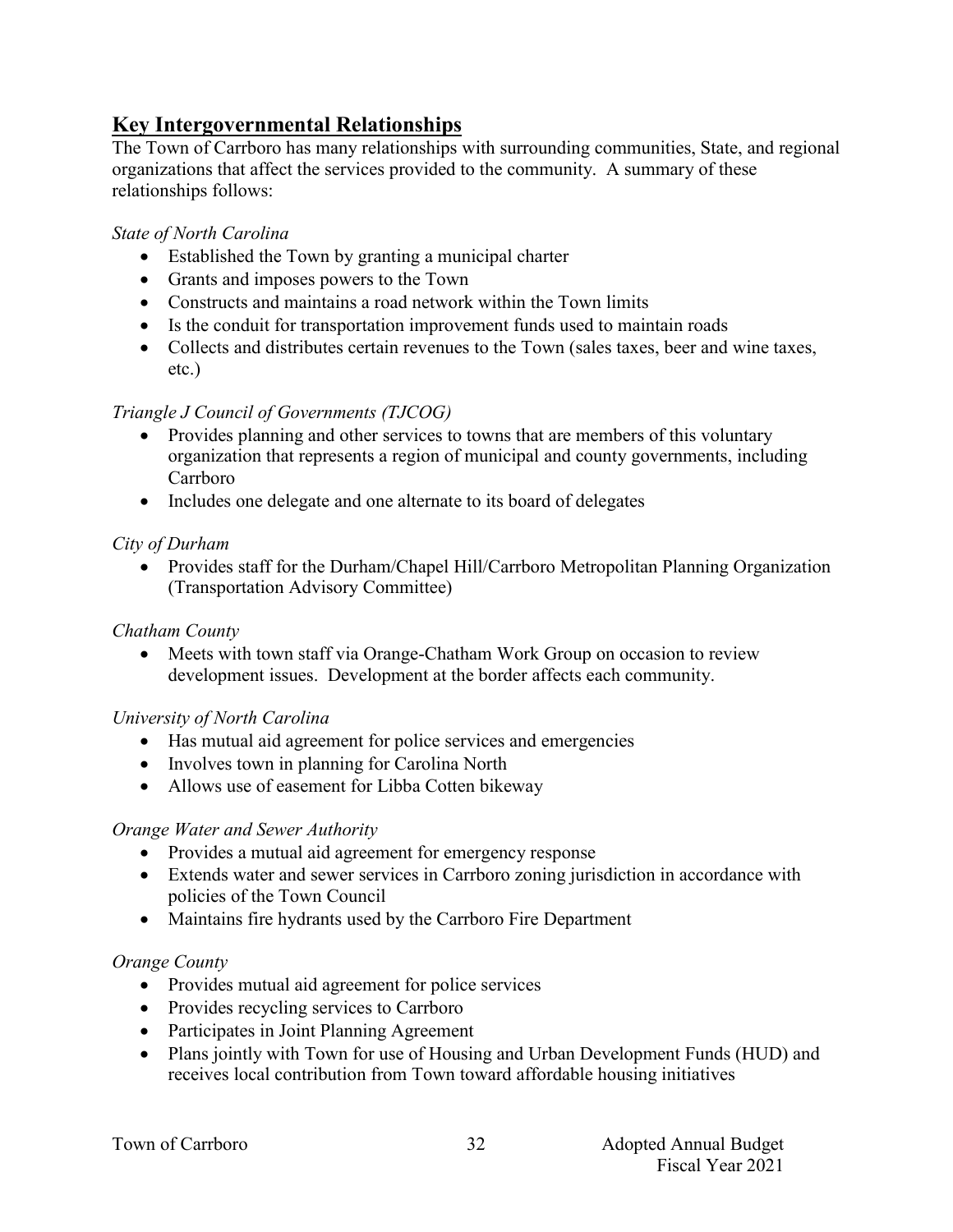Has community, elected council members, and other Carrboro residents serve on numerous boards, commissions, and work groups including: Solid Waste Advisory Board, Orange County Economic Development Commission, JOCCA, EMS Council, Intergovernmental

Parks Work Group, and the Orange County Housing and Land Trust

- Operates 911 emergency communications system; dispatches fire and police service units
- Provides jail services for Carrboro
- Provides tax assessing and collection services for Carrboro
- Provides grants to Carrboro for recreation
- Enforces soil erosion control ordinance in the Town
- Program cooperative recreational and educational ventures with Orange County

## *Town of Chapel Hill*

- Provides fixed-route, E-Z rider and Shared Ride transit services via an interlocal agreement with Town of Carrboro and the University of North Carolina
- Has a mutual aid agreement for fire protection
- Provides use of Chapel Hill's fire training facilities
- Provides regular staff communications regarding services and policies
- Share resources with Chapel Hill special events staffing
- Program cooperative recreational and educational ventures with Chapel Hill

## *Town of Hillsborough*

• Provides mutual aid agreement for fire and police protection

## *Chapel Hill-Carrboro School System*

- Engages in joint use agreements for use of some recreation facilities
- Uses town services to provide school resource officer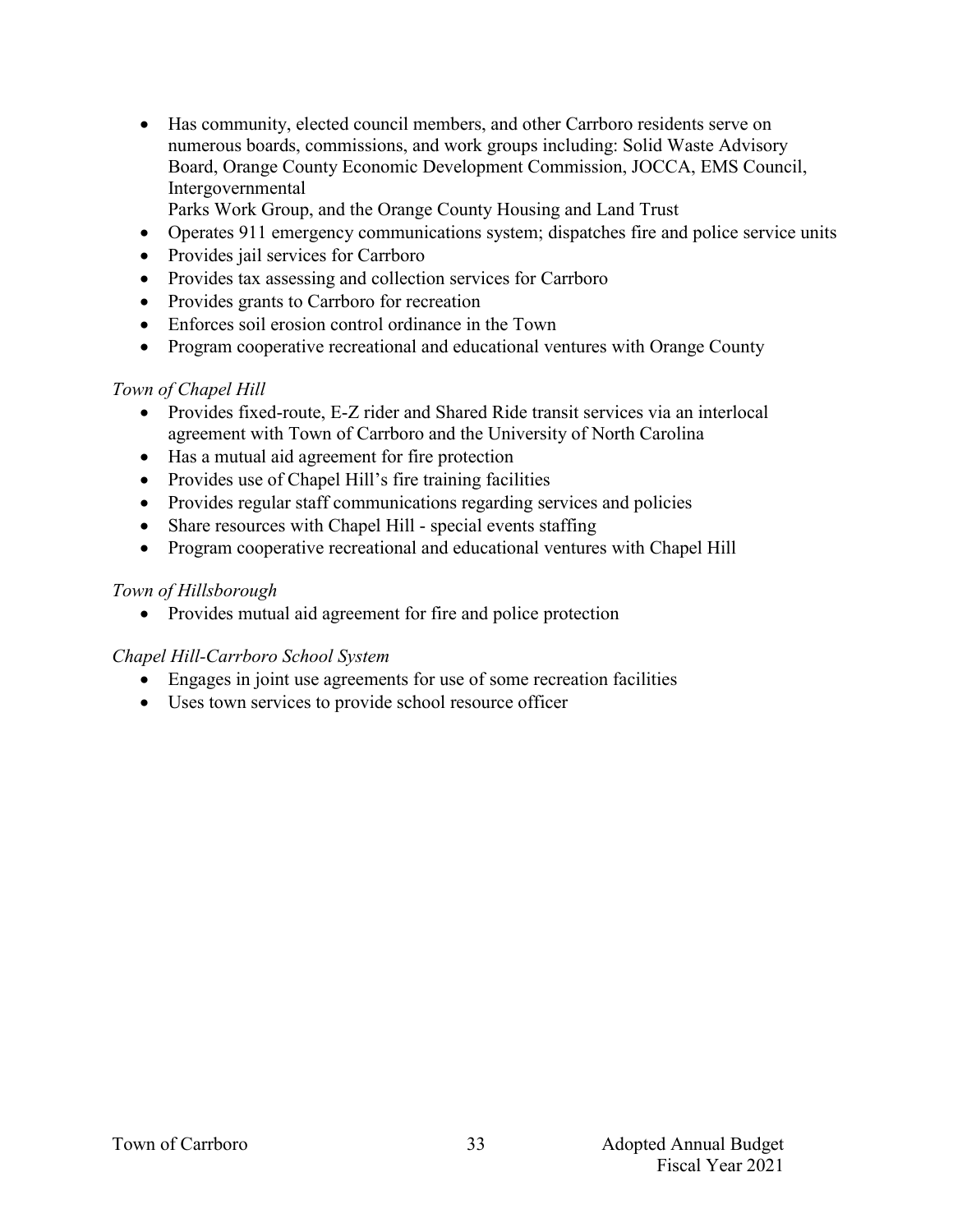# **GOVERNMENTAL STRUCTURE**

The Town of Carrboro has a council/manager form of municipal government. Under the council/manager form of government, the Town Council performs the legislative functions of the town: establishing laws and policies. The Town Council is an elected body by the residents of Carrboro which consists of a mayor and six council members. The mayor and the council members are elected by the voters of the entire town. The mayor is elected to serve a term of two years and the council members are elected to serve staggered terms of four years. The mayor acts as the official head of town government and presides at council meetings. The mayor is a voting member of the council. He or she also appoints council members to advisory boards and committees.

The Town Council also appoints a manager who carries out the laws and policies enacted by the council. The Town Manager is responsible for managing the town's employees, finances, and resources. The Town has 167 full-time and part-time employees with 10 departments reporting to the Town Manager (see chart below). The Town Council also appoints a Town Clerk to maintain official town records; and an attorney, who represents the town administration and Town Council in all legal matters.

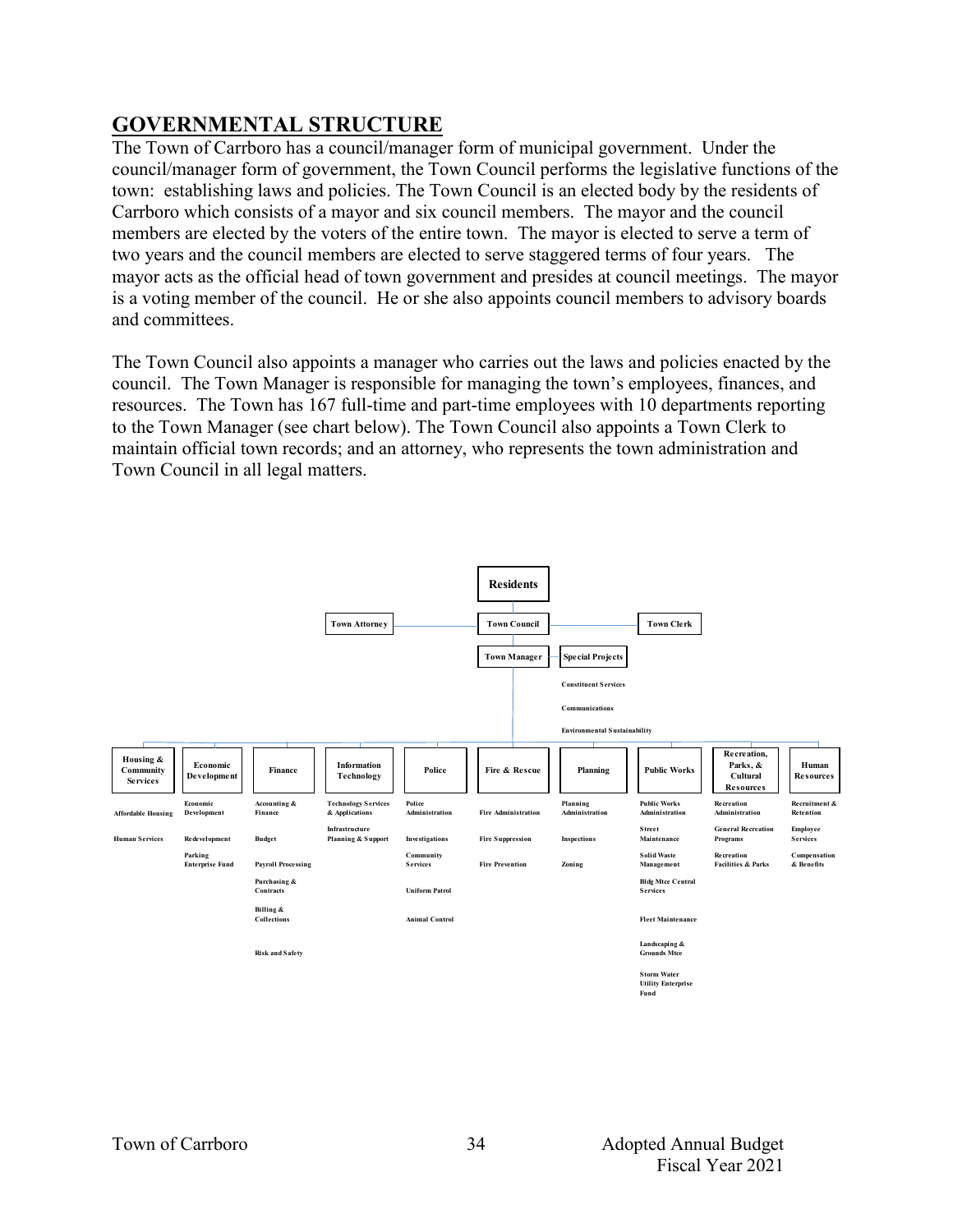Local governments in North Carolina exist to provide a wide range of basic services on which we all depend: police and fire protection; public works (garbage collection, street resurfacing, fleet maintenance, landscaping and building and grounds); planning; inspections and zoning; economic and community development; and parks and recreation programming. The major services provided by the Town include all of the services above but exclude water and sewer services and tax collections. Certain large costs assumed by the Town reflect key services that are contracted with other governmental jurisdictions such as transit services, recycling, and landfill fees. The town also has administrative support units (human resources, technology, finance, budget, purchasing, town clerk, etc.) that provide both direct services as well as indirect support services.

The General Fund is the primary operating budget for the Town. The Town has a Special Revenue Fund and Capital Projects Fund. These are multi-year funds and dedicated to specific programs/activities. The Town's Stormwater Utility Enterprise Fund includes an operating and capital budget for stormwater related revenues and expenditures. The Parking Enterprise Fund includes operating expenses related to parking facilities.

The budget for the Town is largely supported by property and local sales taxes. The Town, facing growth in the Northern Transition Area, envisions the potential increase in the town's population to 24,000. The Town, in an effort to reduce the tax burden on residential property owners, is exploring ways to increase its commercial tax base as a percentage of its tax base.

## **TOWN COUNCIL PRIORITIES**

The Town Council has not undertaken a formal strategic planning process. However, the Town Council has adopted and annually reviews strategic priorities for the Town with the ultimate goal of creating and maintaining Carrboro as a sustainable community that is a highly desirable place to live.

The current Town Council priorities (in bold) and departmental goals and work plans (in italics) are listed below:

## **A. Diversify revenue stream to maintain ethnic and economic diversity**

- *1. Maximize use and revenue at recreation facilities.(Recreation & Parks)*
- *2. Diversify and expand the commercial the tax base, to create more high paying jobs in town, and to promote the town's image as a place for businesses.(Economic and Community Development)*
- *3. Create public/private partnerships for various special programs to maximize revenue and the marketing potential of the programming while minimizing program costs. (Recreation & Parks)*
- *4. Offer diversified programs reflective of citizen needs and promotes sensitivity to cultural diversity. (Recreation & Parks)*

## **B. Protect historic neighborhoods and maintain Carrboro's unique identity**

*1. Evaluate and schedule completion of Comprehensive LUO review/update and evaluate need for strategic or comprehensive planning/update.(Planning)*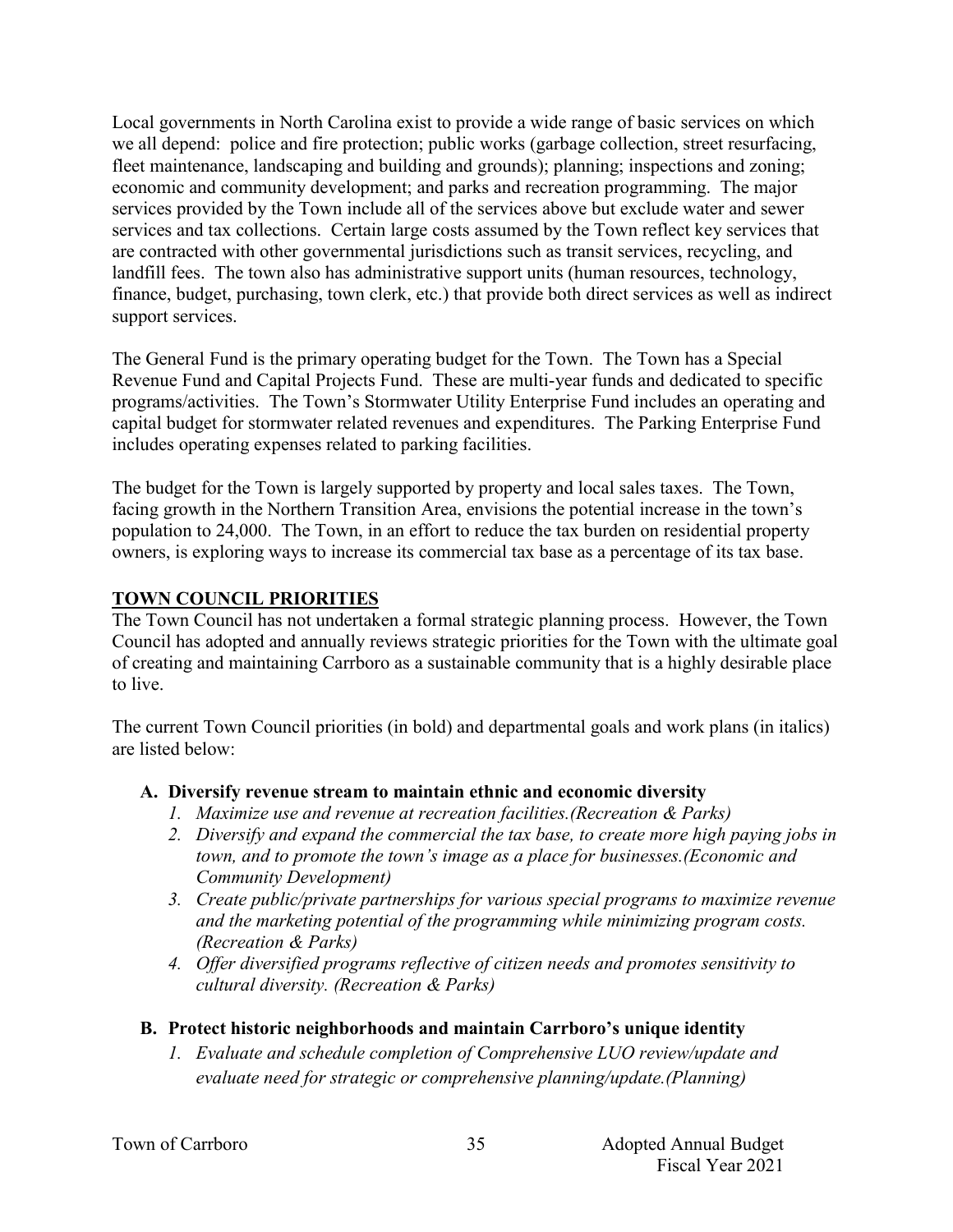## **C. Improve walkability and public transportation**

- *1. Improve Quality of public transportation service. (Transportation)*
- *2. Improve level of public transportation service. (Transportation)*
- *3. Work with Chapel Hill Transit to more effectively manage current level of public transportation service in Carrboro, to extend service into areas of Carrboro not served by fixed route service, and evaluate the shared-ride service in Carrboro (number of participants). (Transportation)*
- *4. Improve access to public transportation. (Transportation)*

### **D. Encourage development that is compact, dense, and appeals to diverse lifestyles and incomes**

*1. Increase the number of affordable energy efficient housing units in the Town. (Economic and Community Development)*

## **E. Enhance and sustain quality of life/place issues for everyone**

- *1. Reduce the number of known drug houses and street-level drug sales locations. (Police)*
- *2. Maintain index crime clearance rates at or above the national average for comparable towns. (Police)*
- *3. Ensure the safety of all employees and citizens on town property. (Police)*
- *4. Provide fire suppression, light duty rescue, and emergency medical technician services on a 24-hour basis covering the Town of Carrboro and the South Orange Fire District. (Fire-Rescue)*
- *5. Provide fire education for schools, day care centers, and special interest groups. (Fire-Rescue)*
- 6. *Achieve a well-balanced public infrastructure*. *(Planning)*
- *7. Help citizens develop a human environment that promotes trust, mutual respect, acceptance, happiness and well-being. (Planning)*
- *8. Develop innovative approaches to support the community, particularly with regard to housing, transportation, energy production and consumption, and ecological restoration and protection. (Planning)*
- *9. Provide timely, cost-effective maintenance of public streets, bike paths, storm drainage system and right-of-way. (Public Works)*
- *10. Provide cost effective, reliable solid waste collection and disposal. (Public Works)*
- *11. Provide park facility and ball field maintenance. (Public Works)*
- *12. Provide classes, workshops, trips, camps and other general recreational activities to meet the varied leisure interests and needs of the community. (Recreation & Parks)*
- *13. Operates 10 parks and 1 indoor community facility. (Recreation & Parks)*

Budgeting in Carrboro has become a year-round event. After adoption of the operating budget in June, work on the CIP begins in September. Much of the work presented in the annual operating budget draws from the CIP, reports and assessments, community needs identified by residents, advisory boards, staff, and the Town Council.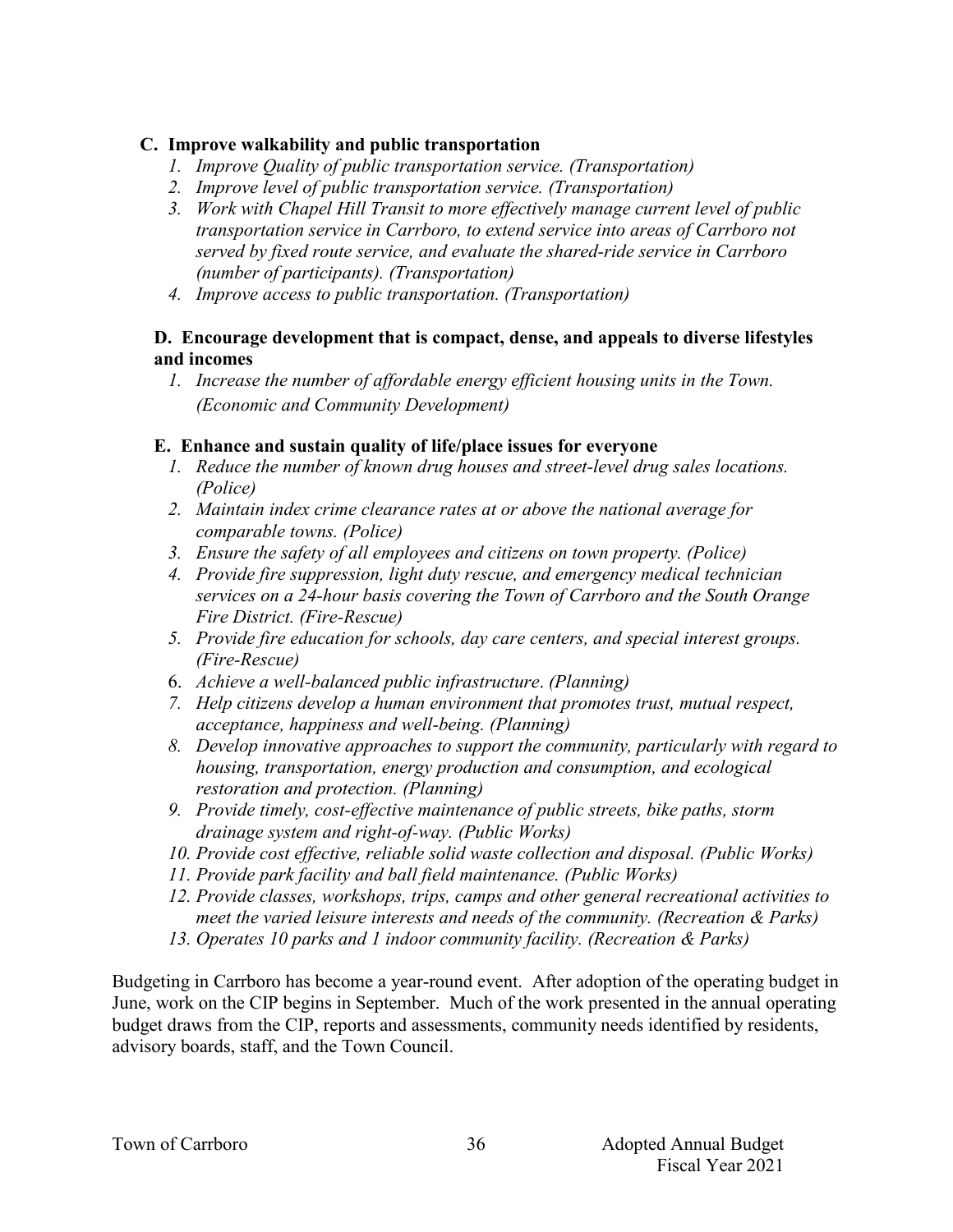Departmental budgets are prepared and justified using two components - a continuation budget with proposed change and/or expansion budget. In recognition that some costs incurred by the Town reflect increases beyond normal inflation, the continuation budget includes those costs, as well as expenditures where the Town or Council has made a legal or budgetary commitment. The inclusion of these costs in the continuation budget will allow the Town to maintain the same high levels of service provided in the current year with similar operating funds. These costs include projects and infrastructure expenditures reflected in the annual Capital Improvements Plan which includes street resurfacing costs, vehicles, equipment, various specific capital projects and debt service payments for capital commitments. Other ongoing annual costs in the continuation budget includes any pay adjustments for employees, and dependent and retiree health insurance, and numerous operating costs needed to provide daily services.

All other requests are categorized in a manner such that the Town Council and residents can understand the various dynamics involved in making funding decisions. Dynamics include improved service levels, and capital outlay – recurring capital outlay that does not meet the capital thresholds for consideration in the CIP. Justifications for proposed changes are based on the Town Council's adopted goals as well as individual departmental goals and objectives.

| <b>TASK</b>                                                      | <b>Target Date</b>               |  |
|------------------------------------------------------------------|----------------------------------|--|
| Notice of Public Hearing for Community Input                     | January 16, 2020                 |  |
| M. L. King's Birthday Holiday                                    | January 20, 2020                 |  |
| Public Hearing to Receive Community Input on FY 2020-21 Budget   | January 21, 2020                 |  |
| FY 2020-21 Budget Instructions Distribution                      | January 30, 2020                 |  |
| FY 2019-20 Mid-Year Budget Status Report                         | January 30, 2020                 |  |
| <b>Budget Requests from Departments</b>                          | February 21, 2020                |  |
| Finance Compiles Preliminary Budget Based on Department Requests | March 6, 2020                    |  |
| <b>Manager Meets with Department Heads on Requested Budget</b>   | <b>March 30 - April 12, 2020</b> |  |
| Good Friday Holiday                                              | April 10, 2020                   |  |
| <b>Finance Compiles Manager's Recommended Budget</b>             | April 14, 2020                   |  |
| Manager Reviews Draft Recommended Budget and Makes Revisions     | April 20, 2020                   |  |
| Manager Finalizes Presentation for the Town Council              | April 21, 2020                   |  |
| <b>Manager Meets One-On-One with Council Members</b>             | April 23 - May 1, 2020           |  |
| Memorial Day Holiday                                             | May 25, 2020                     |  |
| Public Notice of Required Public Hearing                         | May 26, 2020                     |  |
| <b>Manager Submits FY 2020-21 Recommended Budget to Board</b>    | May 26, 2020                     |  |
| First Budget Work Session - Town Council                         | May 26, 2020                     |  |
| Second Budget Work Session (if needed) - Town Council            | June 2, 2020                     |  |
| Public Hearing on Recommended Budget                             | June 2, 2020                     |  |
| Town Council Adopts FY 2020-21 Budget                            | June 23, 2020                    |  |

## **Budget Development Calendar**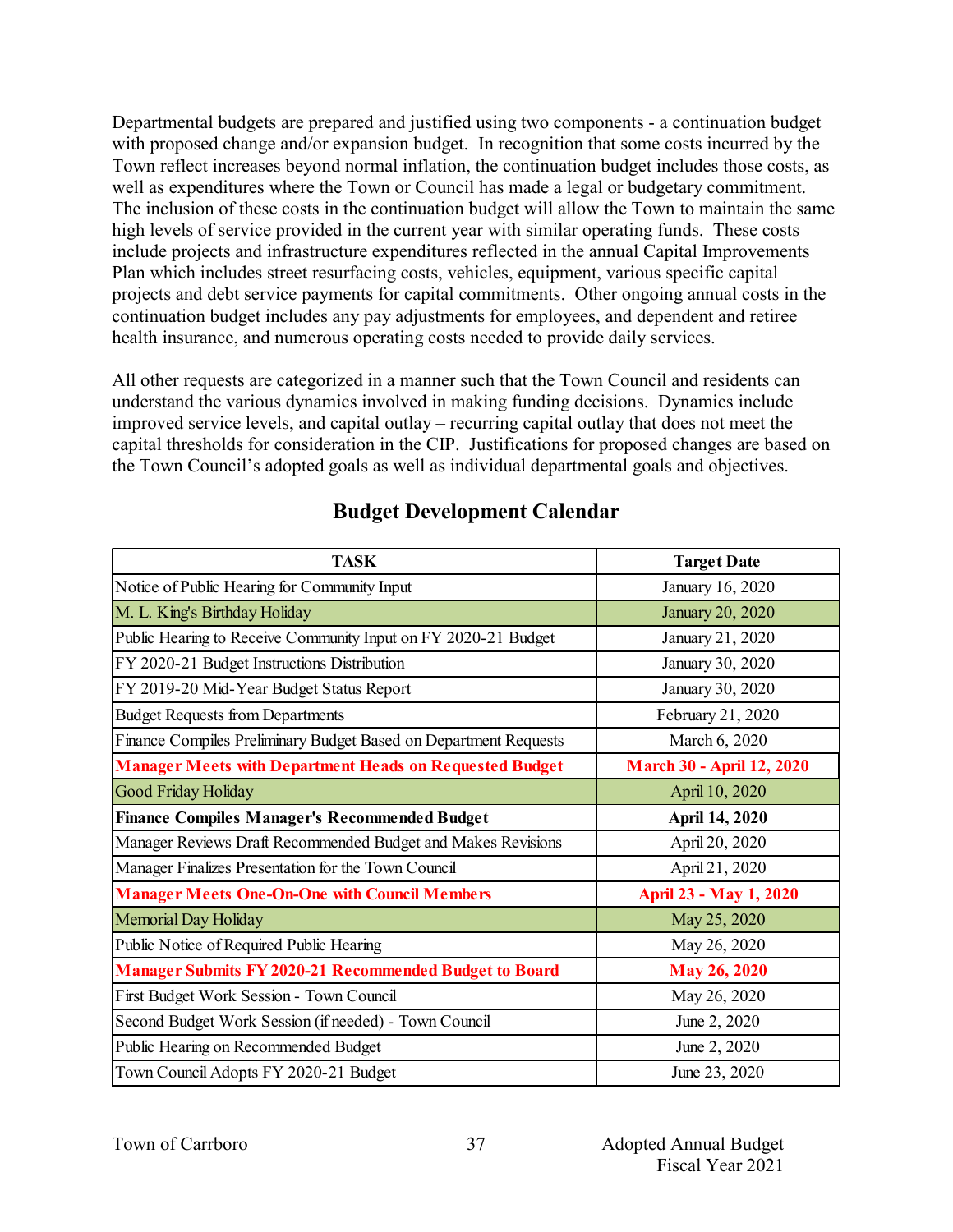## **FINANCIAL POLICIES**

Among the responsibilities of municipalities to its residents are the care of public funds and the wise and prudent management of municipal finances while providing service delivery to the public and the maintenance of public facilities. These financial management policies adopted by the Town Council are designed to ensure the fiscal stability of the Town and guide the development and administration of the annual operating and capital budgets. Except for the revision of the fund balance policy on April 5, 2011 to comply with Governmental Accounting Standards Board Statement 54 (GASB 54), *Fund Balance Reporting and Government Fund Type Definitions*, no major changes have been made in the Town's Financial Policies.

The Town's financial policies address revenues, cash management, expenditures, debt and risk management, capital needs and budgeting and management. The specific policy objectives are to:

- 1. Protect the policy-making ability of the Town Council by ensuring that important policy decisions are not controlled by financial problems or emergencies.
- 2. Assist Town management by providing accurate and timely information on financial conditions.
- 3. Provide sound principles to guide the important decisions of the Town Council and of management which have significant fiscal impact.
- 4. Provide essential public facilities and prevent deterioration of the Town's public facilities and its capital plant.
- 5. Set forth-operational principles that minimize the cost of government and financial risk, to the extent consistent with services desired by the public.
- 6. Enhance the policy-making ability of the Town Council by providing accurate information on program costs.
- 7. Employ revenue policies that prevent undue or unbalanced reliance on certain revenues, which distribute the costs of municipal services fairly, and which provide adequate funds to operate desired programs.
- 8. Ensure the legal use of all Town funds through a system of financial security and internal controls.

Town staff shall develop and maintain methods of forecasting future revenues and expenditures. These methods shall project the Town's future revenues and expenditures through a variety of methods including but not limited to forecasts of the economy and future development of the Town. Town staff will estimate General Fund revenues using an objective and analytical process, as well as documenting and maintaining specific assumptions. In instances where there is uncertainty as to assumptions, conservative revenue projections shall be provided.

## **REVENUE POLICIES**

Important issues to consider in revenue analysis are growth, flexibility, elasticity, dependability, diversity, and administration. Under ideal situations, revenues grow at a rate equal to or greater than the combined effects of inflation and expenditures. Revenues should be sufficiently flexible to allow adjustments to changing conditions.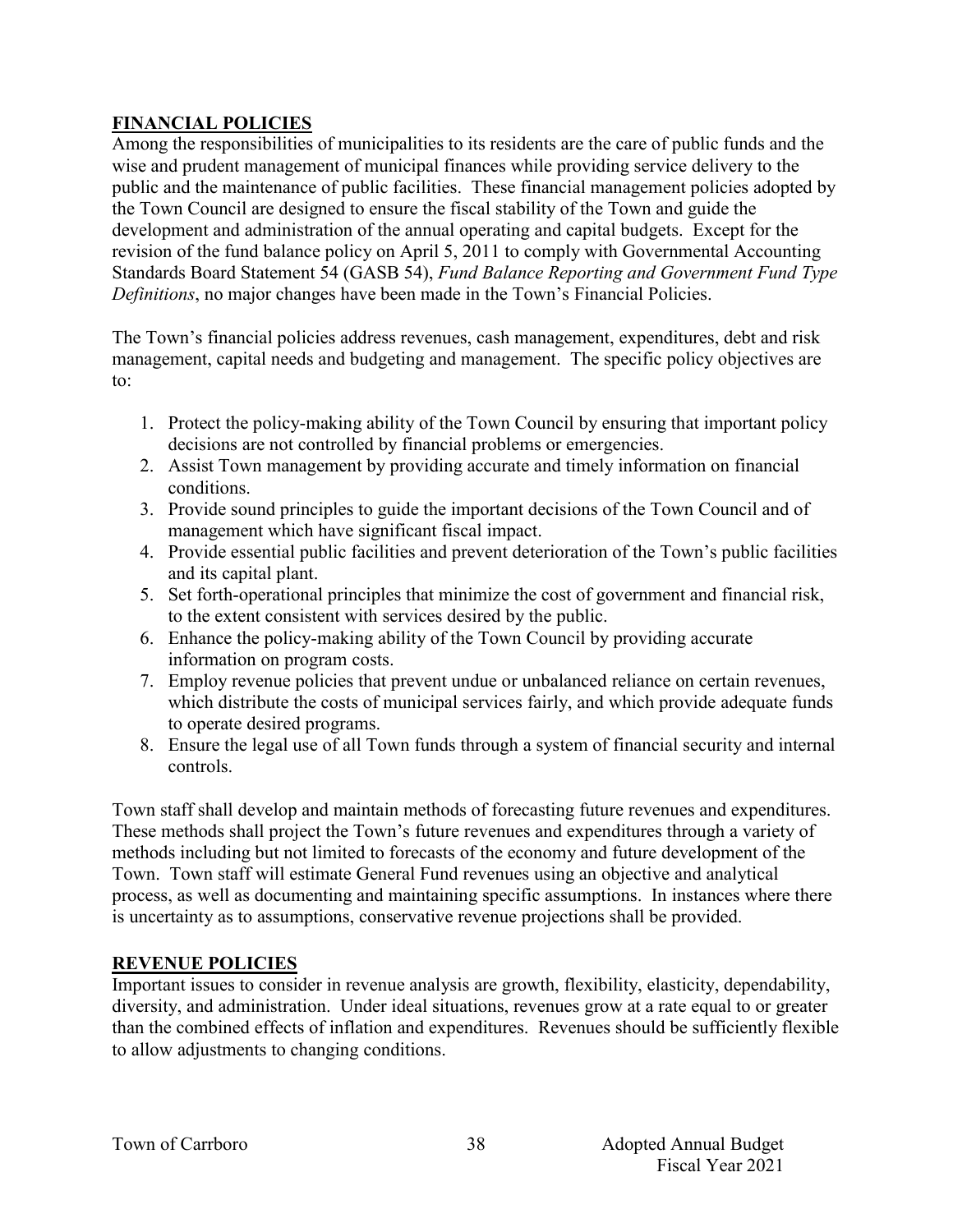The Town uses the following policies to govern its operations and methods regarding revenues that are used for operations.

#### *Sources of revenue*

The Town will strive to maintain a diversified and stable revenue system to shelter the government from short-run fluctuations in any single revenue source and ensure its ability to provide for ongoing service. A balance will be sought in the revenue structure between the proportions of elastic and inelastic revenues. New sources of revenue will be sought to achieve the desirable balance.

Restricted revenue shall only be used for the purpose intended and in a fiscally responsible manner. Programs and services funded by restricted revenue will be clearly designated as such.

Intergovernmental assistance may be in the form of restricted or unrestricted revenue. Unrestricted intergovernmental revenues generally support operational expenses; and restricted intergovernmental revenues are used for the designated purpose, activity and/or service.

#### *Fees and cost recovery*

User fees and charges shall be reviewed annually. Town departments that generate a user fee revenue regularly monitor their fees by comparing them to other local area jurisdictions. Fees shall be adjusted where appropriate to reflect these increases.

Engineering Fees represent an exception to user fees whereby applicants are responsible for paying 80.0% of fees assessed by the Town's engineers. The engineers, who perform under a contractual agreement with the Town, bill the Town and the Town, in turn, sends a bill to the applicant for all such fees.

The Recreation and Parks Department, establishes recreation fees based on numerous factors, depending upon the program or services offered. Services offered may be available at no cost (a town-sponsored event), partially subsidized based on financial need, or may be based on 80%- 100% direct cost recovery. Fees for nonresident users of recreation programs shall be established after the Town Council approves the upcoming fiscal year budget. The fee shall be established by dividing the annual appropriation for the Recreation and Parks Department by the number of town residents. This will provide for a per capita cost for recreation services.

## *Grants and federal funds*

The Town shall aggressively pursue all grant opportunities; however, before accepting grants, the Town will consider the current and future implications of both accepting and rejecting the monies, including:

- a. Amount of matching funds required;
- b. Any in-kind services that are to be provided;
- c. Impact on operating expenses; and
- d. Length of grant and whether the Town is obliged to continue the services after the grant ends.

## *Payment-in-Lieu financing*

Payment-in-lieu revenue represents payments from developers or property owners for the purpose of providing open space areas or recreational facilities that serves or benefits residents of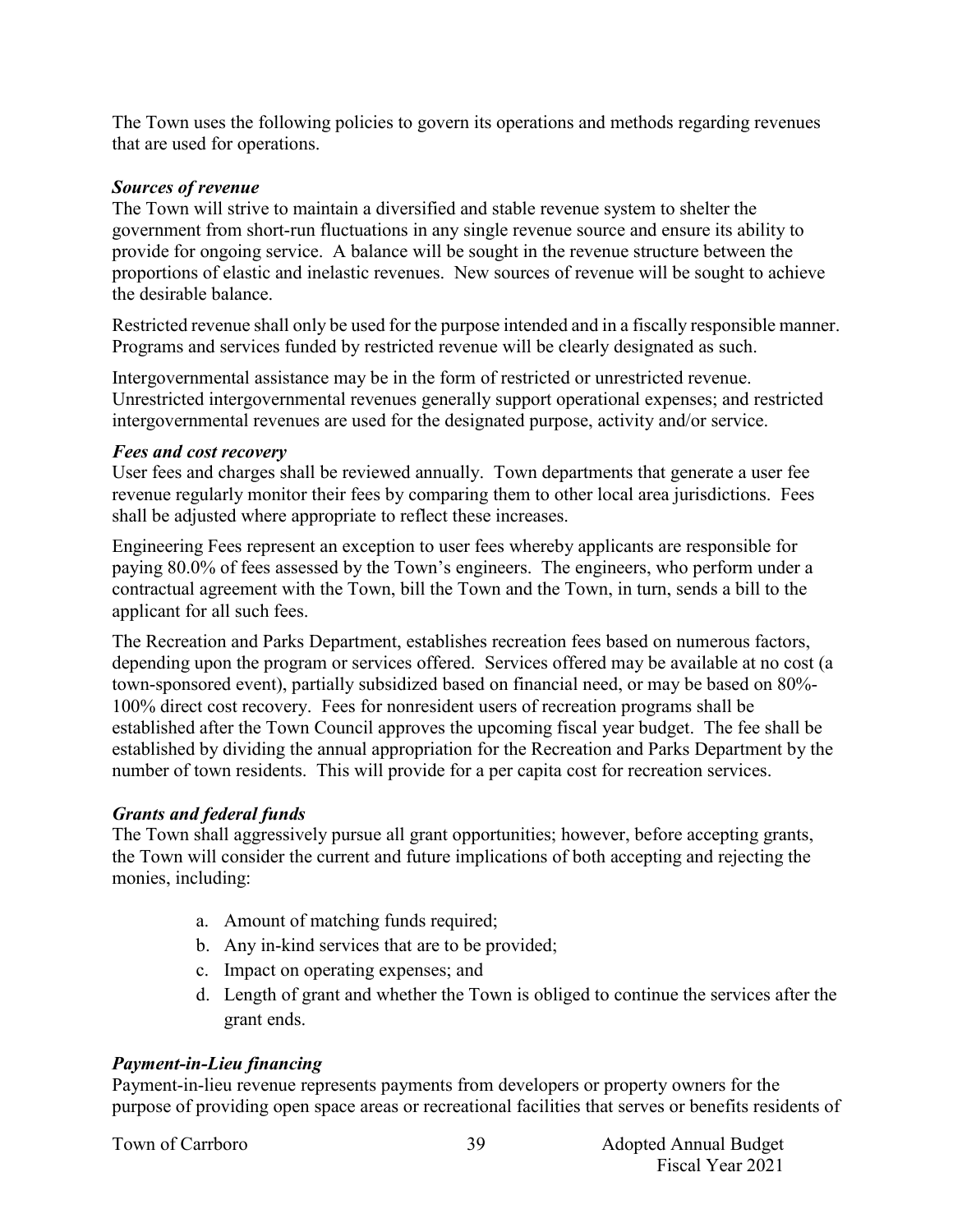the development generating the funds. The Town's ordinance allows developers of certain types of projects to either provide open space and recreational facilities according to standards set forth in the ordinance or pay a fee in accordance with the Town-established fee schedule.

Developers are also able to make payment-in-lieu of providing affordable housing under the applicable provisions of the Land Use Ordinance. Revenue is deposited in the Affordable Housing Fund.

### *Operating transfers*

To the maximum extent feasible and appropriate, General Fund transfers to other funds shall be defined as payments intended for the support of specific programs or services. Amounts transferred but not needed to support such specific program or service expenses shall revert back to the General Fund.

## **OPERATING BUDGET POLICIES**

The Town uses the following policies to govern its operations and methods regarding operating budget expenditures.

## **Fund Balance**

To maintain the Town's credit rating, meet seasonal cash flow shortfalls, economic downturns or a local disaster, the Town shall maintain and present fund balance for the general fund in accordance with the requirements of GASB. The Town will maintain an unassigned fund balance in the general fund at a level ranging from 22.5% to 35.0% of the General Fund budget. Unassigned fund balance will generally not be used for operating expenses.

Fund balance shall be confirmed at the end of each fiscal year by the annual independent audit and if the:

- 1) Unassigned fund balance falls below 20.0%, the Town Manager shall develop and implement a plan to rebuild the balance to 22.5% within one year; or
- 2) Unassigned fund balance exceeds 35.0%; the Town Manager may set aside an amount in assigned fund balance for transfer to the capital projects fund for future projects, unless the Town Manager determines it necessary to maintain fund balance at the current level due to existence of other fiscal, economic and/or operating conditions.

The Town Council shall take formal action to commit the use of fund balance for projects or purposes in any current year or future year's budget.

Absence a commitment of fund balance by the Town Council, the Town Manager has the authority to express intended uses of unrestricted or unassigned fund balance that will result in assigned funds for specific purpose.

Where an expenditure is incurred for which restricted and unrestricted fund balance is available, the restricted fund balance, to the extent feasible, should be used first.

When expenditure is incurred for which there is unrestricted fund balance available, funds should be spent in the following order: committed, assigned and unassigned.

40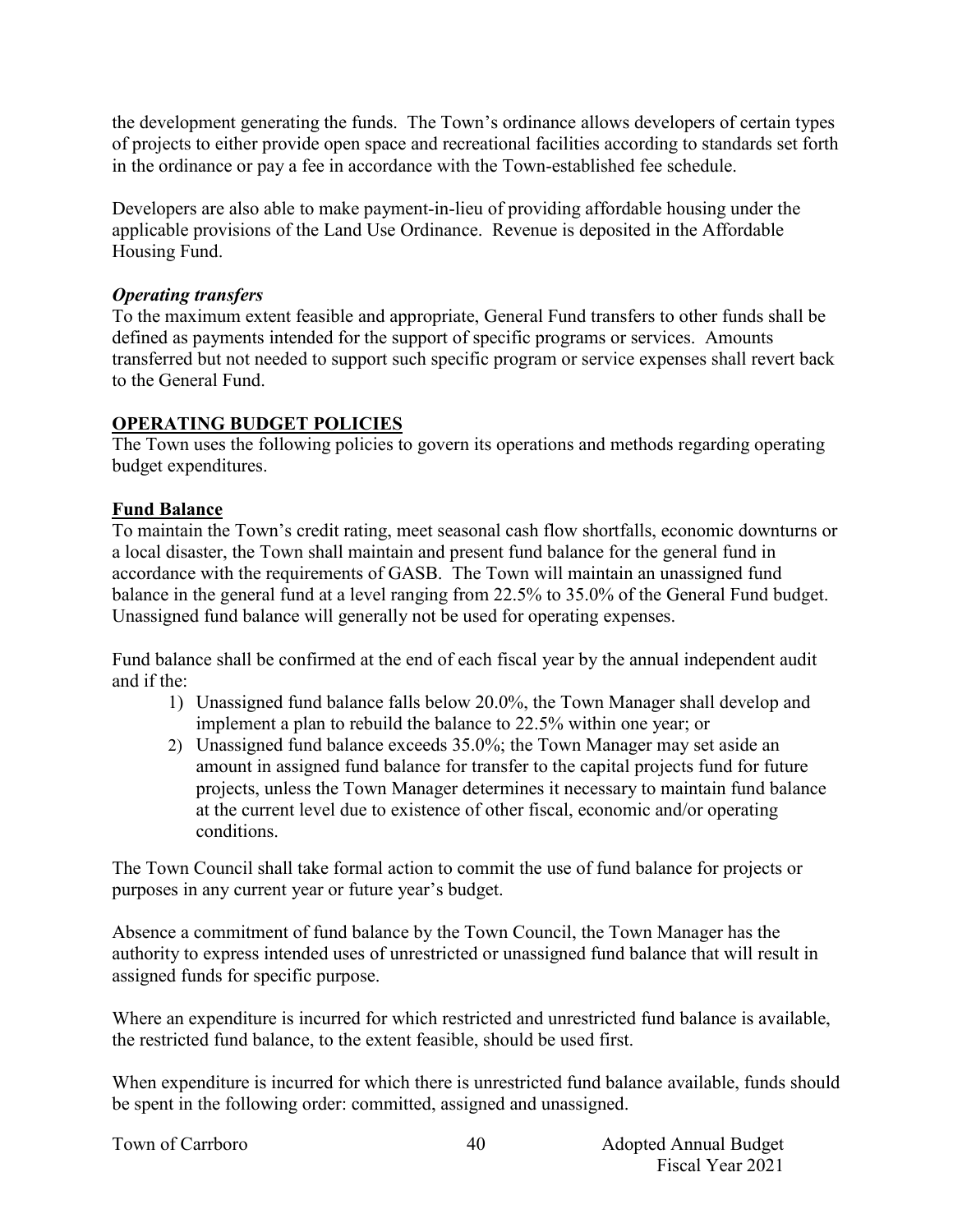- a. Committed fund balances are amounts that can be used only for the specific purposes determined by a formal action of the government's highest level of decision-making authority. Commitments may be changed or lifted only by the government taking the same formal action that imposed the constraint originally.
- b. Assigned fund balances are amounts intended to be used by the government for specific purposes and so expressed by the governing body or by an official or body to which the governing body delegates the authority.
- c. Unassigned fund balance is the residual classification of the general fund that includes all amounts not contained in other fund balance classifications. Unassigned amounts are technically available for any purpose.

## **Budget Process and Procedures**

The North Carolina Local Government Budget and Fiscal Control Act requires that the Town Manager submit a recommended budget and budget message to the Mayor and Council Members no later than June 1st, that the Town Council hold a public hearing on the budget, and that the Town Council adopt an annual budget or interim budget each year by July 1st. The budget must be balanced which is defined by the Fiscal Control Act as "the sum of estimated net revenues and appropriated fund balance in each fund shall be equal to appropriations in that fund".

State laws also determine the types of services and regulatory authority, which the Town can provide as well as the revenue sources available to the Town. For example, the Town is authorized to provide police and fire protection, refuse collection, and street maintenance services, but is not authorized by the State to levy income taxes or to raise the local sales tax which is capped at the existing two and one-half (2.5) percent. In North Carolina, county governments are responsible for public health, education, and social services. County and state government decisions govern funding for the Chapel Hill-Carrboro School System.

While the budget process seeks to develop an annual financial plan for the Town, the budget is also a strategic plan whereby departmental goals and objectives are aligned with the Town Council's strategic priorities, goals and commitments.

The budget is prepared by the Town Manager for a one-year fiscal cycle beginning July 1 and ending June 30 of the following year and must be adopted by the Town Council prior to the beginning of each fiscal year.

The recommended budget, as presented by the Town Manager, shall reflect the continuation of current service levels wherever appropriate and/or shall include an explanation of any decreases and increases. Any reprogramming or budget shifts from the previous budget shall be clearly identified in the budget document. The recommended budget shall be a balanced budget; recommended allocations shall not exceed projected revenues.

Public input and review of the recommended budget is encouraged. In addition to the required statutory public hearing, the Town Council generally holds a public hearing at the beginning of the budget development process to get input from the citizens. The entire budget document shall be available at the Town Clerk's Office and the Town's website for review.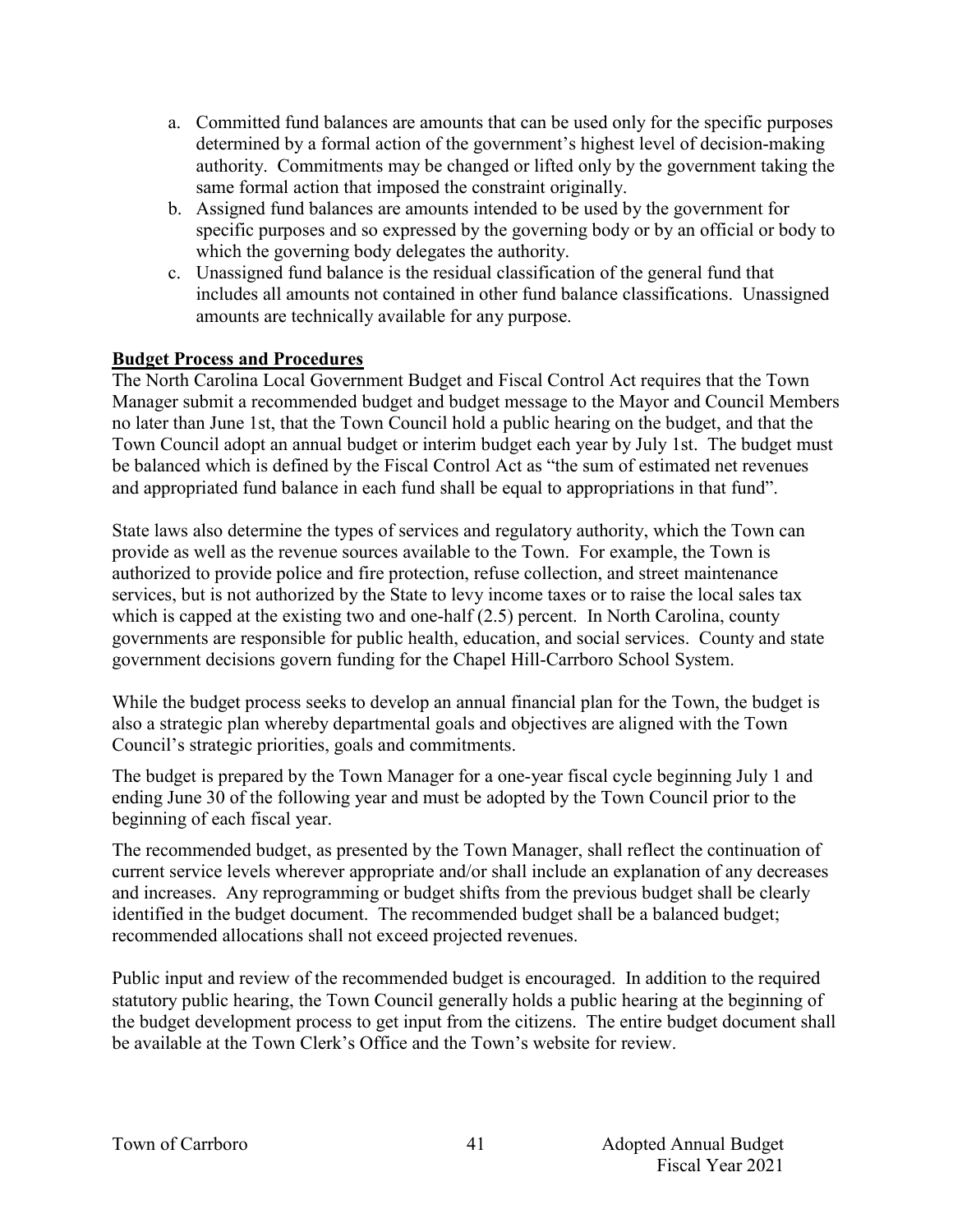#### *General Fund Budgeting*

The basic format of the budget shall identify functional programs within organizational structures defined primarily by department. Programs are defined as specific services provided to the public by a specific department. All assumptions, transfers, and other relevant budget data shall be clearly stated. The Town will avoid budgetary procedures that balance current expenditures at the expense of meeting future years' expenses, such as postponing expenditures, accruing future years' revenues, or rolling over short-term debt.

Requests for human services and nonprofit funding shall coincide with the budget process. The Town shall set aside funds for external organizational or program services through the grant application process. The amount recommended for funding shall increase each year based on the consumer price index (CPI) over the previous twelve months, or any amount determined by the Town Council. If the CPI remains flat or decreases, nonprofit funding shall remain unaffected. Requests from external organizations are reviewed by the Town's Human Services Commission which in turn submits a funding recommendation to the Town Council.

Transfers between funds may be authorized only by the Town Council. All other transfers may be approved by the Town Manager.

In instances where specific activities or purchases are authorized by the Town Council in a certain fiscal year and remain incomplete, these funds may be carried forward into the next fiscal year to support such activities or purchases at Town Council's discretion.

Budgetary and accounting procedures will conform to Generally Accepted Accounting Principles (GAAP) for governmental agencies. Where possible, the budget and subsequent status reports will integrate performance measurement and productivity indicators.

## *Special Fund Budgeting*

The term "Special Funds" shall be used to identify all funds other than the General Fund or Capital Project Fund, inclusive of the following fund types: Grants Administration Fund, Affordable Housing Fund, Emergency and Revolving Loan Funds, and Energy Efficiency Revolving Loan Fund. Special Funds shall be created when legally required, requested by the Town Council, or to facilitate internal accounting and financial reporting procedures.

The annual budget for each Special Fund shall be prepared in conjunction with the General Fund budget and shall be submitted to the Town Council for adoption prior to the beginning of the fiscal year. Special Funds budgetary and accounting procedures will conform to GAAP.

## *Capital Fund Budgeting*

A local government may in its discretion, authorize and budget for a capital or grant project, either in its annual budget ordinance or in a project ordinance. At any time during the year, a capital project or grant project ordinance may be established. A project ordinance is for the life of the project and must be adopted by the governing board prior to commencement of the project.

A project ordinance must be balanced with the revenues estimated to be available for the project equal to appropriations for the project. A project ordinance shall clearly identify the project and authorize its undertaking, identify the revenues that will finance the project, and make the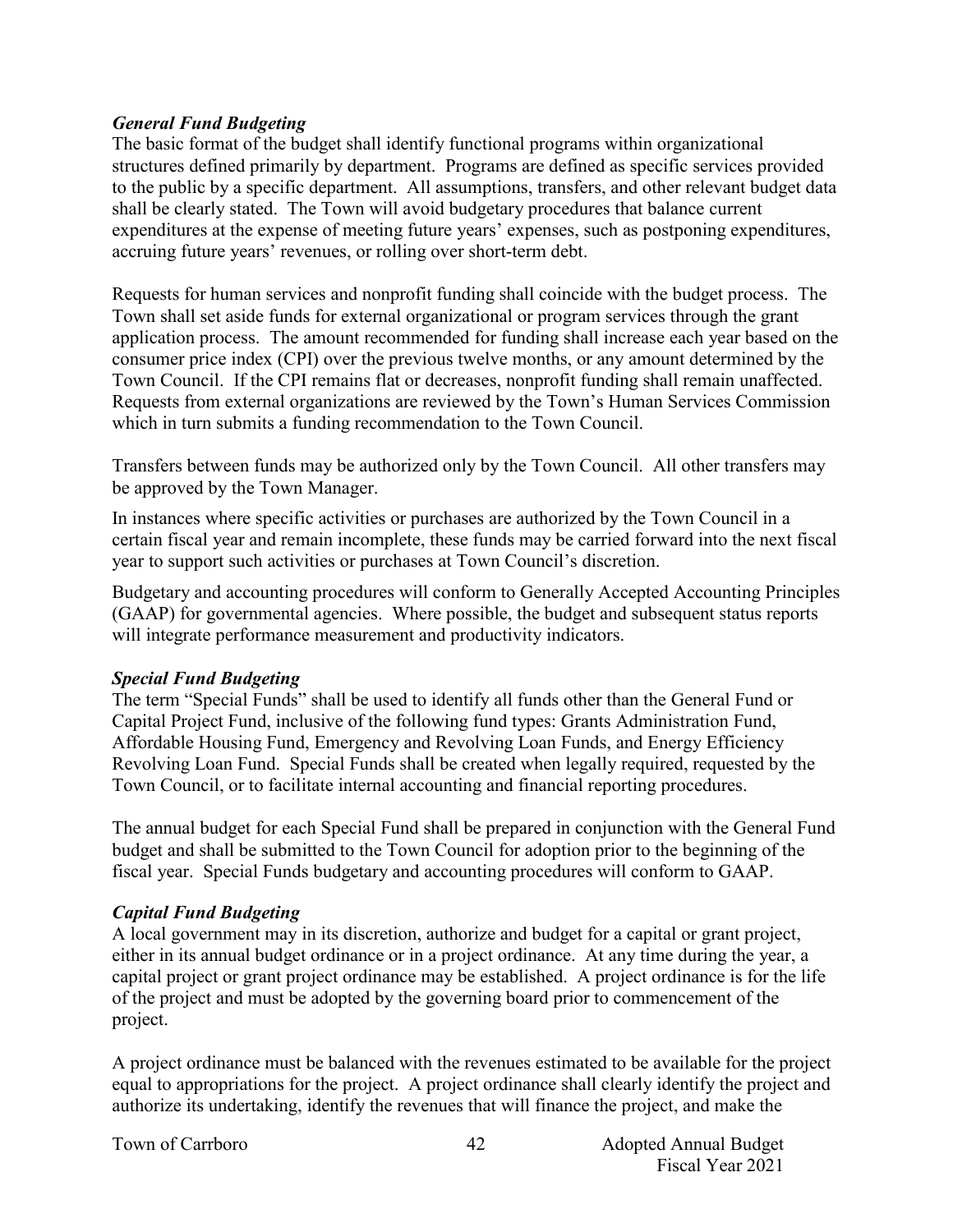appropriations necessary to complete the project. An amendment is required when the budget established for the project is not sufficient to complete the project in its entirety. A project ordinance amending the project budget will require approval by the Town Council.

Major capital decisions tend to have a fiscal and operational impact more extensive than that required of annual operating and maintenance decisions and require different planning and budgetary methods. For projects that cost over \$100,000 and will require more than one year to accomplish, departments should use a project ordinance rather than the General Fund operating budget.

## **Transfers**

Line-item adjustments within one project will be allowed via an internal budget adjustment request form, as long as the scope of the project is substantially the same and total funding for the project will not increase as a result of the transfer.

Transfer requests are prepared and signed by the department head of the requesting department and submitted to Finance for review. When transfers occur, the project manager or department head will state that the project scope can still be achieved without increasing the total funding of the project. Finance will ensure that sufficient funds are available in the authorized budget and the transfer does not increase the total appropriation for the project. All transfer requests are approved by the Finance Director and Town Manager.

A transfer of funds between projects within the same fund is only allowed with formal council approval. This process ensures transparency and keeps the Town Council up-to-date regarding budget changes in capital projects.

## *Maintenance of Capital Assets*

Provisions will be made for adequate maintenance of the capital plant and equipment and for their orderly rehabilitation and replacement, within available revenue and budgetary limits. The General Fund budget should provide sufficient funds for the regular repair and maintenance of all Town capital assets.

The budget shall incorporate and recognize the importance and necessity of maintaining and updating the installed technological infrastructure. End-user workstations are to be replaced on a five year cycle, servers to be replaced on a four year cycle and other network infrastructure and business applications to be replaced as dictated by financial, technical, and business criteria defined in the Technology Plan.

As with technology, town vehicles are also replaced on a predetermined schedule. Through a planned approach the Town looks to minimize fleet capital cost and operational cost. Age and usage criteria provide general guidance for replacement and there can be other circumstances that factor in the decision to replace a vehicle or piece of equipment either sooner or later than the recommended guidelines. These factors may include high maintenance cost, excessive down time, standardization of fleet, or change of operation. All vehicles and capital equipment that exceeds \$25,000 per item shall be considered for installment financing.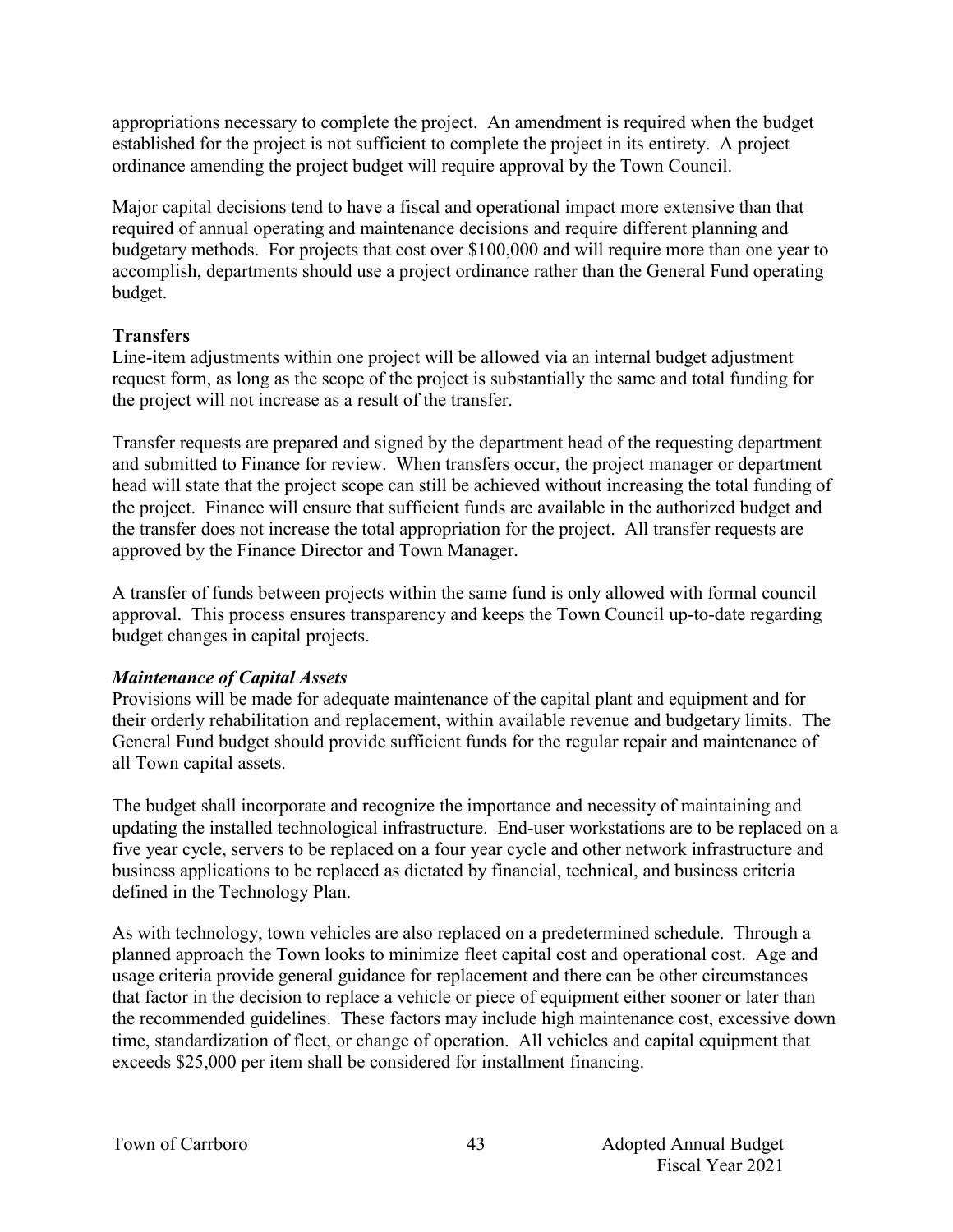## **CAPITAL IMPROVEMENT PROJECT POLICIES**

The Town uses the following policies to govern its capital improvement program that address particular community needs.

### *Capital Improvement Plan*

The Town Manager shall develop and maintain a projection of capital improvement projects (Capital Improvement Plan) for the next five years based on the previous capital improvement plans, community needs assessments, and projects approved by the Town Council. The Capital Improvement Plan (CIP) should be tied to projected revenue and expenditure constraints. Future planning should consider periods of revenue surplus and shortfall and adjust future programs accordingly. The CIP includes long-term maintenance and other operational requirements for proposed projects that meet the following criteria: 1) requested item is equipment costing more than \$25,000, or is a vehicle, and 2) requested project is multi-year in nature and exceeds \$100,000 over the life of the project. The CIP also includes information technology projects with costs equal to or greater than \$50,000. Each fiscal year, the Town Manager updates the CIP to include current information for review by the Town Council. Provisions are made for adequate maintenance of capital infrastructure and equipment and for their orderly replacement within available revenue and budgetary limits. Items are appropriated into the annual operating budget, or by project ordinance, by the Town Council.

The CIP budget process shall include a financial analysis and narrative of the impact of the CIP on the Town's financial condition, including but not limited to, debt levels and operating budget. The Town shall actively pursue outside funding sources for all projects for the CIP funding. The Town's capital program will recognize the borrowing limitation and debt tolerance of the Town.

## *Capital Improvement Financing*

Within the limitation of existing law, various funding sources may be utilized for capital improvements. Capital projects shall not be dictated by the nature of funding available except to the extent that the projects meet an initial test of being required to achieve Town goals or to the extent that projects must be placed in priority dictated by the nature of the funds available.

Unspent capital project funds shall revert back to the original source of funding, or undesignated capital reserves within the Capital Reserve Fund for future capital funding. In no case shall projects incur a funding deficit without the express approval of the Town Council.

## **DEBT MANAGEMENT POLICY**

## **POLICY STATEMENTS**

Debt policies are written guidelines and restrictions affecting the amount, issuance, process, and type of debt issued by a governmental entity. The important functions of a debt policy are to:

- Provide guidance on the types and levels of the Town's outstanding debt obligations so as not to exceed acceptable levels of indebtedness and risk. Debt policies also serve as a framework within which the Town can evaluate each potential debt issuance;
- Direct staff on objectives to be achieved, both before bonds are sold and for the ongoing management of the debt program;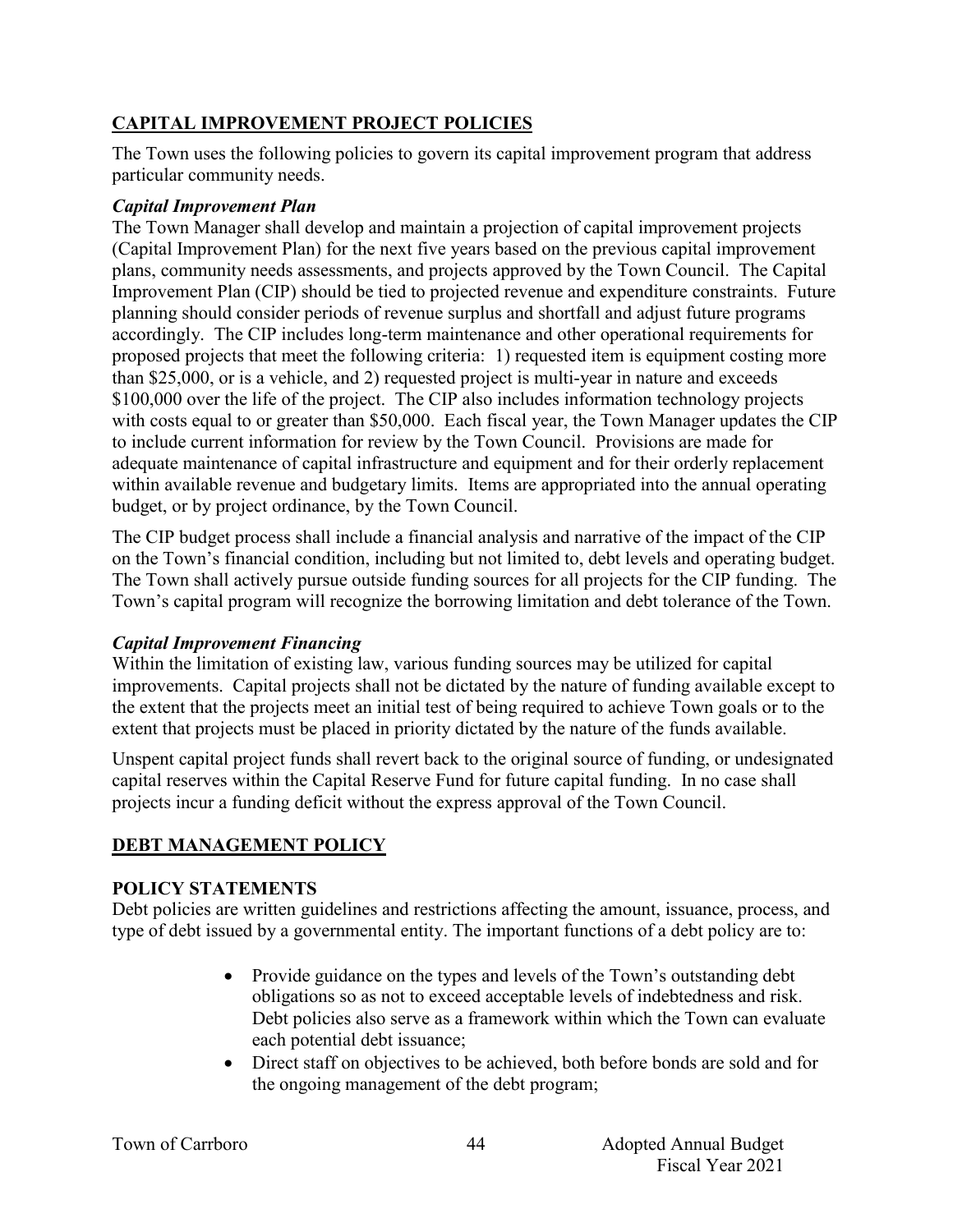- Facilitate the debt issuance process by making important decisions ahead of time;
- Assist the Town in the management of its financial affairs, ensuring that the Town maintains a sound debt position and that its credit quality is protected;
- Allow for an appropriate balance between the established debt parameters and providing flexibility to respond to unforeseen circumstances and new opportunities; and
- Serve as a means of stimulating an open debate about the government's outstanding obligations and lead to an informed decision by elected officials.

## **Purpose and Type of Debt**

## *Purpose:*

Debt is only to be incurred for financing capital assets that, because of their long-term nature or because of budgetary constraints, cannot be acquired from current or budgeted resources. Debt is not to be used for operational needs or normal recurring maintenance. Ideally, the Town will strive to restrict debt issuance to capital needs identified and formalized in a capital improvement program (CIP).

## *Types of Debt:*

The types of debt instruments can include general obligation bonds, bond anticipation notes, revenue bonds, lease-installment financings, certificates of participation, special obligation bonds, or any other financing instrument allowed under North Carolina statutes. The Town will strive to use the least costly and most appropriate form of financing for its project needs.

All debt issued, including short-term installment purchase financing that the Town incurs for recurring equipment, will be repaid within a period not to exceed the expected useful life of the improvements, equipment, or vehicles financed by the debt.

## **Debt Limits and Affordability**

Debt policies should define limits or acceptable ranges for each type of debt. Limits are set for legal, financial, and policy reasons. State law dictates legal limits. Financial limits may be established to achieve a desired credit rating or to exist within budgetary or other resource constraints. Debt limits alone will not result in desired ratings, but limits on debt levels can have a material impact if the local government demonstrates adherence to the policy over time. Policy limits can include the purposes for which debt may be used, the types of debt that may be issued, and minimum credit ratings.

The Town will use an objective, analytical approach to determine the amount of debt to be considered for authorization and issuance.

## *Several standards or guidelines are available for establishing limits:*

## *Outstanding Debt as a Percentage of Assessed Valuation*

This ratio measures debt levels against assessed valuation and assumes that property taxes are the primary source of debt repayment.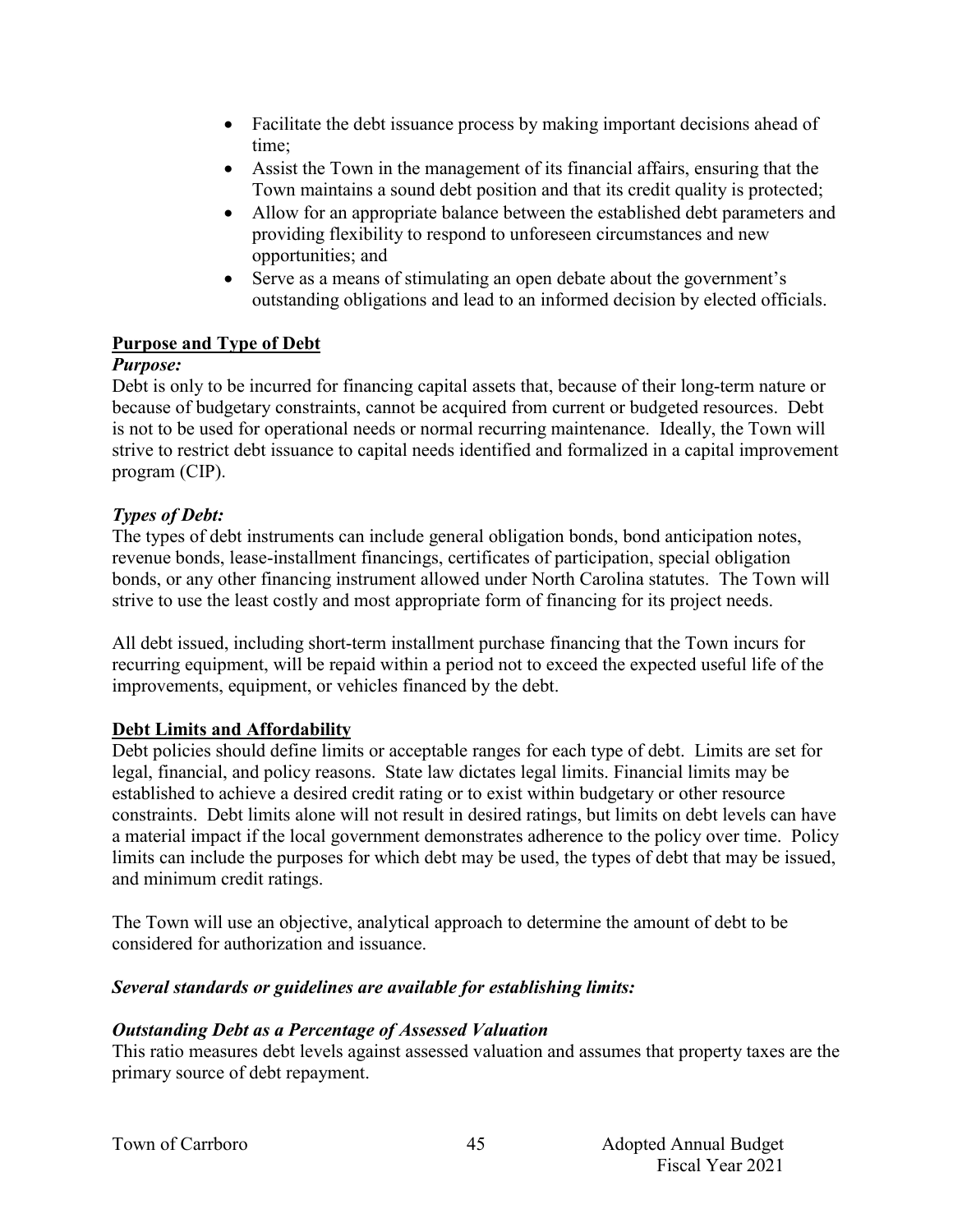Statutorily, the Town is subject to the Local Government Bond Act of North Carolina which limits the amount of net bonded debt the Town may have outstanding to 8% of the appraised value of property subject to taxation. However, this is not considered a realistic ratio as other ratios that measure ability to pay (described below) would exceed the Town's desired debt levels.

The Town will also strive to avoid maintaining a "high" debt burden as measured by the Local Government Commission. This analysis is updated annually by the LGC.

#### *Debt per Capita*

This ratio reflects the philosophy that all taxes, and therefore the total principal on outstanding debt, are paid by the residents (as measured by population count). This ratio is widely used by analysts as a measure of an issuers' ability to repay debt.

The Town will also strive to avoid maintaining a "high" debt burden as measured by the Local Government Commission. This analysis is updated annually by the LGC.

## *Debt Service as a Percentage of Operating Expenditures*

The ratio that measures the percentage of debt service to the general fund expenditures reflects the Town's budgetary flexibility to change spending and respond to economic downturns. Annual debt service payments (like a house payment), can be a major fixed part of a government's fixed costs and its increase may indicate excessive debt and fiscal strain.

The North Carolina Local Government Commission (LGC) advises that local governments should have a reasonable debt burden. A heavy debt burden may be evidenced by a ratio of General Fund Debt Service to General Fund Expenditures exceeding 15%, or Debt per Capita or Debt to Appraised Property Value exceeding that of similar units. Credit rating agencies, on the other hand, consider debt exceeding 20% of operating budget to be excessive. Ten percent is considered acceptable. The Town will maintain this ratio at or below 12%, considering this to be a moderate level of debt.

## *Use of Debt Ratios*

This measure of debt service expenditures as a percentage of operating expenditures will be the primary ratio used to relay the impact of debt to the Town Council, both in terms of tax rate and ability to pay debt within budgetary constraints. No project will be included in the CIP that increases the debt ratio above 12%. Any project that is considered outside of the Capital Improvement Plan shall be revisited in context of the plan to monitor the project's impact on the Town's debt ratios. Projects shall be considered for recommendation as long as the debt service expenditures as a percentage of operating expenditures remain at or below the 12% debt ratio.

The aforementioned measures, while defined with targets in mind, shall also be judged against the necessity of and benefits derived from the proposed acquisitions. The Town will continue to update its debt affordability analyses annually along with a review of peer groups to continue to analyze and control its debt effectively.

By establishing comparative debt ratios and targets over a period of time, the Town is demonstrating that there is an analytical and informed process for monitoring and making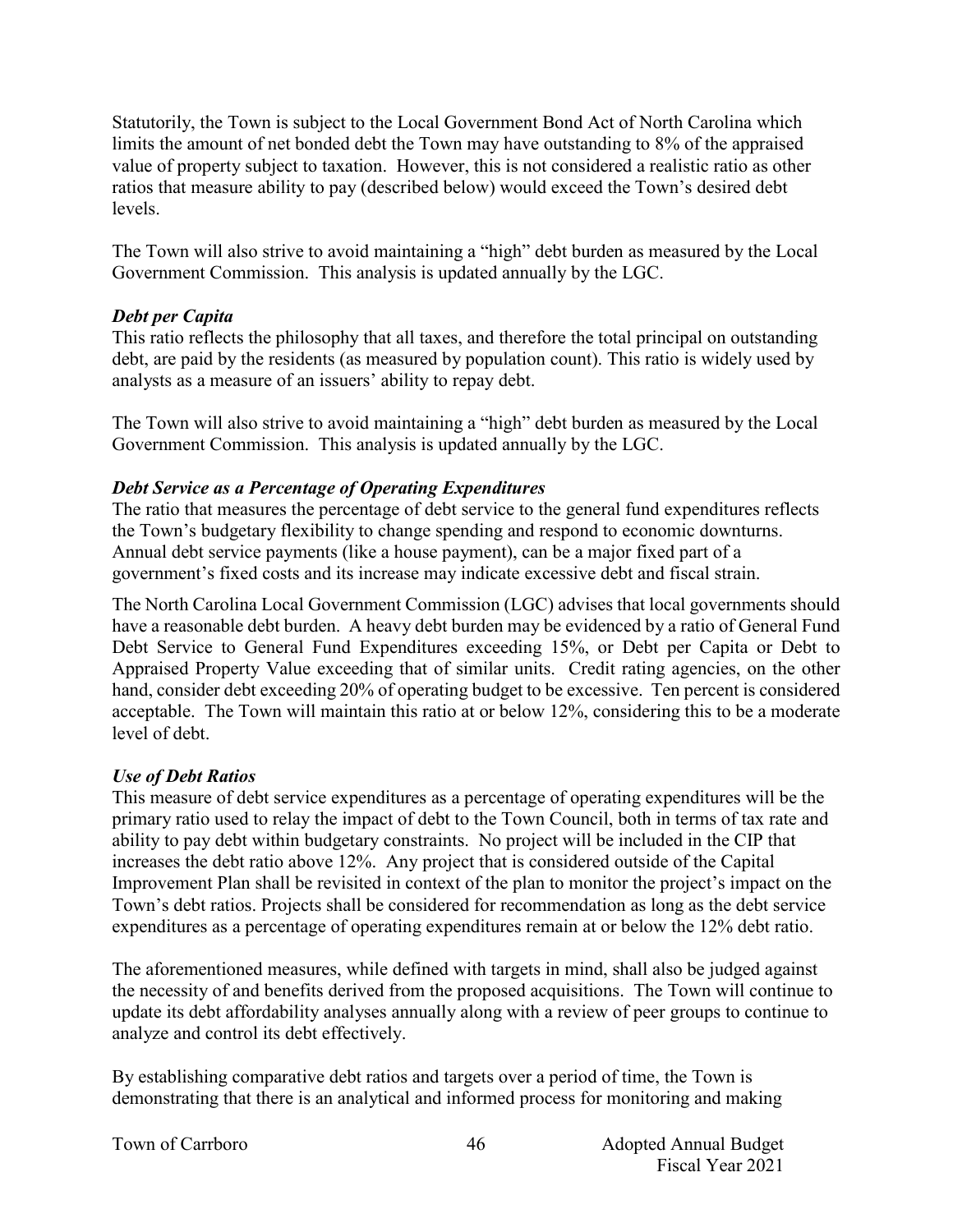decisions about the Town's debt burden and maintaining the Town's fiscal position on behalf of the community.

#### **Bond Ratings**

The Town's current bond ratings are: Standard and Poor's AAA; and, Moody's Aa1. The Town will maintain continuing disclosure and good communications with bond rating agencies and financial institutions on the Town's financial condition and operations.

#### **Debt Issuance and Structure**

The Town will strive to issue general obligation bonds no more frequently than once in any fiscal year. The scheduling of bond sales and installment purchase decisions and the amount will be determined each year by the Town Council. These decisions will be based upon the identified cash flow requirements for each project financed, market conditions, and other relevant factors.

The Town Council may fund upfront project costs and reimburse these costs when bonds are sold. In these situations, the Town Council will adopt reimbursement resolutions prior to the expenditure of project funds.

For most debt issues, the actual structure and sale is conducted in conjunction with the Local Government Commission (LGC), a division of the Office of State Treasurer. The LGC functions as the financial advisor to local governments when issuing debt. Structuring must take into consideration current conditions and practices in the municipal finance market.

The Town will seek level or declining debt repayment schedules on long-term bonded debt, as encouraged by the LGC. Debt requiring balloon principal payments reserved at the end of the issue term will be avoided. General obligation bonds will be generally competitively bid with no more than a 20-year life.

For short-term installment financings on capital items and equipment, the Town will rely on a competitive bidding process and the debt term will not exceed the useful life of the asset.

## **Capital Planning and Debt Determination**

The Town will adopt a five-year capital improvements plan (CIP) annually. Debt financing and the associated policies will be considered in conjunction with the CIP with approval of funding and projects by the Town Council.

Any capital item that has not been included in the CIP, but because of its critical or emergency need where timing was not anticipated in the CIP or budgetary process, or is mandated immediately by either State or Federal requirements, will be considered for approval for debt financing.

## **BUDGETARY ACCOUNTING AND REPORTING**

#### *Budget Adoption*

The Town operates under an annual budget ordinance in accordance with the Local Government Budget and Fiscal Control Act (North Carolina General Statutes Section 159). These statutes require that the Town Council adopt a balanced budget in which estimated revenues and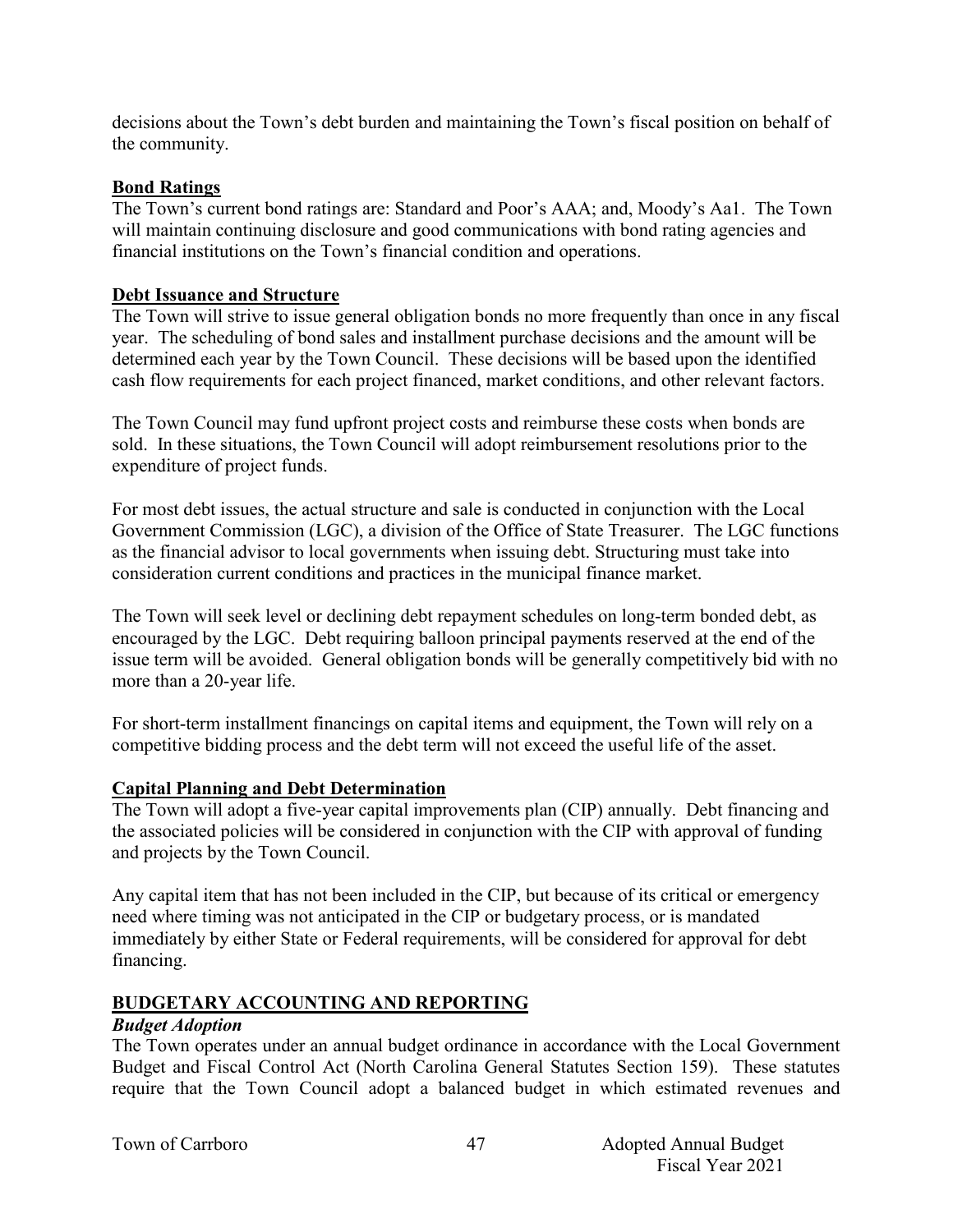appropriated fund balances equal expenditures. The Town Manager must submit a balanced budget proposal to the Town Council by June 1 of each year, and the Town Council must adopt the Budget Ordinance by July 1. A formal public hearing is required to obtain community comments of the proposed budget before the Town Council adopts the budget. By state law, the fiscal year begins on July 1 and ends on June 30.

An annual budget is adopted for the General Fund, Storm Water Operations Fund, and Parking Operations Fund. All annual appropriations lapse at the fiscal year end. Project ordinances are adopted for the remaining Special Revenue Funds, Capital Projects Fund, and the Storm Water Capital Projects Fund.

## *Basis of Accounting and Budgeting*

The budget is adopted using the modified accrual method of accounting. Under this basis, revenues are recognized in the period received and accrued if considered to be both measurable and available to pay current liabilities. The Town considers all revenues available if they are collected within 90 days after year-end, except for property taxes. Those revenues susceptible to accrual include: investments, sales tax, and grants-in-aids earned. Expenditures are recognized when a liability is incurred. On a budgetary basis, revenues are recorded by source of revenue (property tax, intergovernmental, taxes and licenses, etc.) and expenditures are recorded by department, function or project. Expenditures may not legally exceed appropriations at the departmental level for all annually budgeted funds and at the fund level for multi-year funds.

| <b>Fund Type</b>   | <b>Fund Category</b> | <b>Basis of Accounting</b> | <b>Budgetary Accounting</b> |
|--------------------|----------------------|----------------------------|-----------------------------|
| General Fund Group | Governmental         | Modified Accrual           | Modified Accrual            |
| Special Revenue    | Governmental         | Modified Accrual           | Modified Accrual            |
| Capital Projects   | Governmental         | Modified Accrual           | Modified Accrual            |
| Enterprise         | Proprietary          | Modified Accrual           | Modified Accrual            |

Within the budget ordinance, the general fund is further divided into functions, which represent the level of authorization, by the governing board. Revenue functions include Ad Valorem (Property Taxes), Local Sales Taxes, Other Taxes/Licenses, Restricted and Unrestricted Intergovernmental Revenues, Permit and Fees, Sales and Services, Investment Earnings, Other Revenues, Other Financing Sources, and Fund Balance Appropriated.

Expenditure functions are primarily budgeted at the departmental level and include: Mayor and Town Council, Advisory Boards, Town Manager, Climate Action, Economic Development, Housing and Community Services, Town Clerk, Finance, Human Resources, Police, Fire, Planning, Transportation, Public Works, Parks and Recreation, Non-departmental, Debt Service, Parking, and Stormwater.

The Town Council may authorize and budget for capital projects and multi-year special revenue funds in its annual budget ordinance. The project ordinance authorizes all appropriations necessary for the completion of projects.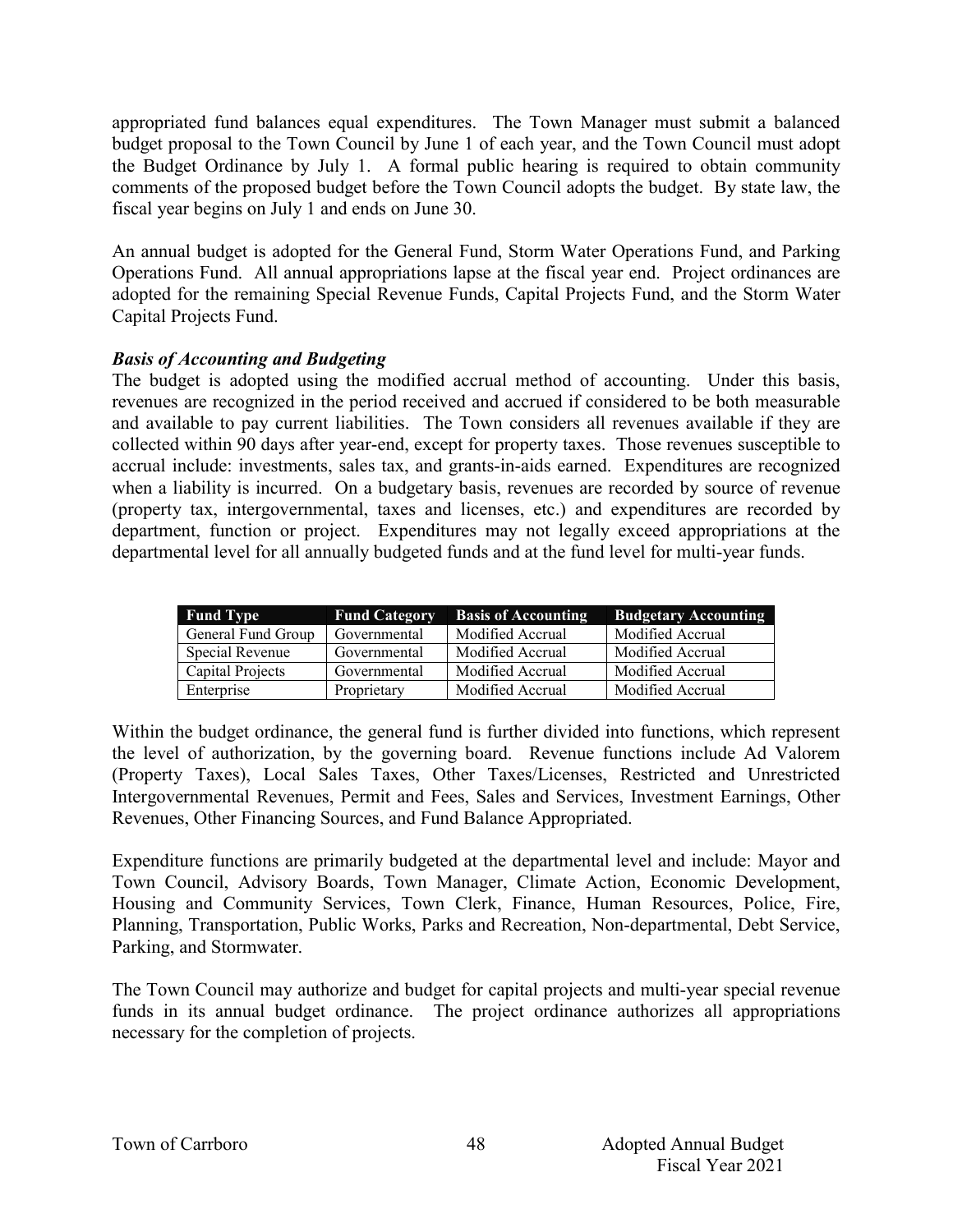#### *Amending the Budget*

The Town Council must approve all transfers between funds and amendments to capital project ordinances.

The Town Manager can make budget transfers within the General Fund without further action by the Town Council. In addition, all operating funds encumbered or designated within fund balance for expenditure carryover to the following year, as confirmed in the annual June 30 audit, shall be re-appropriated to the next fiscal year without further action by the Town Council. All other types of amendments within the General Fund, or other funds, must be approved by the Town Council.

Capital project ordinances are approved at the project level. The Town Manager may approve line item transfers within a project as long as the project can still be achieved without increasing the total funding of the project. An amendment is required when the budget established for the project is not sufficient to complete the project in its entirety.

#### *Line Item Transfers*

While budgets are approved at the functional level within the budget ordinance, line-item budgets are controlled at three broad levels (categories) within a departmental cost center: personnel, operating, and capital outlay. Departments are only required to do a budget transfer form if there is a need to transfer funds between the broad categories of expenditures. The Finance Officer can process the transfers within a department at the request of the department head.

#### *Purchase Orders*

Purchase orders must be issued for purchases exceeding \$500 with exception of purchases specifically exempted by the Town's purchasing policy. Purchase requisitions under \$500 do not require approval by the Purchasing Officer.

## *Capital Outlay*

All capital items (items exceeding \$5,000 and having a useful life of more than one year) must be approved in accordance with the adopted budget. With GASB 34, the definition of capital outlay was refined to include infrastructure inventory including roads, bridges, and sidewalks, amongst other assets). Thresholds exist for buildings (\$20,000 minimum) and for infrastructure inventory (\$100,000 minimum). The annual budget document outlines those capital outlay items approved for purchase. Any changes must be approved through the transfer process outlined above.

#### *Position Control*

The annual pay plan adopted by the Town Council in conjunction with the budget lists authorized permanent positions.

## **FINANCIAL FUND STRUCTURE**

The accounts of the Town are organized on the basis of funds or account groups with each fund constituting a separate accounting entity. The operations of each fund are accounted for by providing a separate set of self-balancing accounts reflecting its assets, liabilities, fund balance, revenues and expenditures. Town resources are allocated to and accounted for individual funds